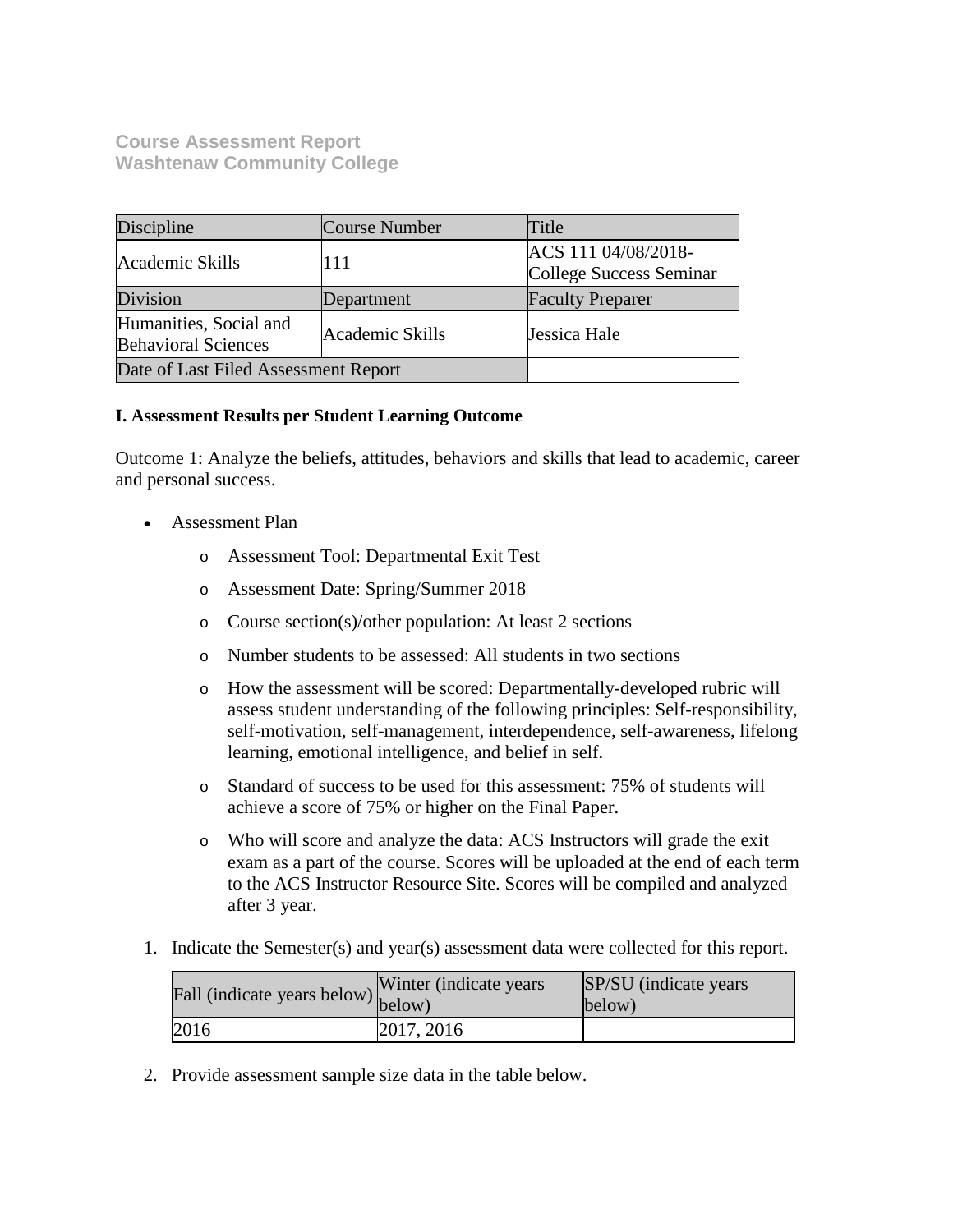| # of students enrolled | # of students assessed |
|------------------------|------------------------|
|                        |                        |

3. If the number of students assessed differs from the number of students enrolled, please explain why all enrolled students were not assessed, e.g. absence, withdrawal, or did not complete activity.

The difference in the number of students enrolled v. assessed is the result of withdrawal and absence on the day of the post-test.

4. Describe how students from all populations (day students on campus, DL, MM, evening, extension center sites, etc.) were included in the assessment based on your selection criteria.

All ACS 111 sections are face-to-face courses. We included all of the sections offered between Winter 2016-Winter 2017 (rather than just two) for more meaningful results.

5. Describe the process used to assess this outcome. Include a brief description of this tool and how it was scored.

The departmental test presents students with eight different scenarios representing problems related to positive behaviors developed in the course. The positive behavioral strategies assessed are accepting personal responsibility, discovering self-motivation, mastering self-management, employing interdependence, gaining self-awareness, adopting lifelong learning, and believing in yourself.

Students must analyze the beliefs, attitudes and behaviors presented in the scenarios that will lead to success, choose from four possible strategies to solve each problem, and explain why they think their solution is correct using *On Course* materials as a reference. Each choice receives a point value of 0 points, 1 point, 3 points, or 5 points (where 5 is the highest possible score per scenario). The maximum score is 40. To meet assessment goals, we want students to score at least 30 out of 40 possible points (75%).

The departmental exam is included as a graded component of the course. The section instructor graded the exam and uploaded the grades to the ACS Instructor Resource Site. The assessment report preparer downloaded data for each section from there, compiled it, and proceeded with data analysis.

6. Briefly describe assessment results based on data collected for this outcome and tool during the course assessment. Discuss the extent to which students achieved this learning outcome and indicate whether the standard of success was met for this outcome and tool.

Met Standard of Success: Yes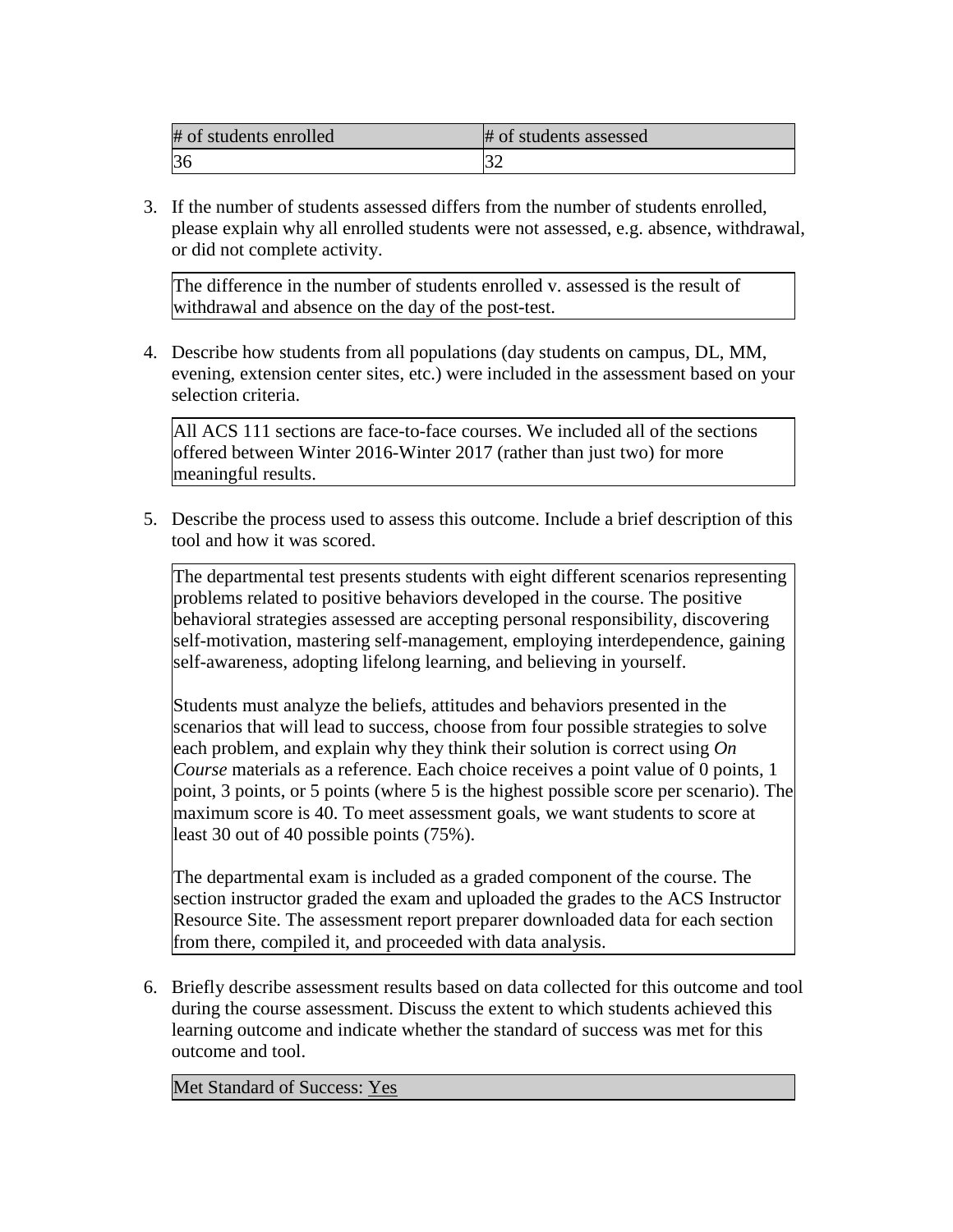The analysis of the scores for the Departmental Exit Exam revealed that 100% of ACS 111 students met the criteria for success (a score of 75% or higher).

-Average Score: 38 out of 40 (94%)

7. Based on your interpretation of the assessment results, describe the areas of strength in student achievement of this learning outcome.

Based on the exit exam scores, the threshold for learning outcome achievement was met.

8. Based on your analysis of student performance, discuss the areas in which student achievement of this learning outcome could be improved. If student met standard of success, you may wish to identify your plans for continuous improvement.

While students performed very well on this student learning outcome, part-time instructor turnover has occurred. In order to continue to improve consistency between sections, additional instructor training may be necessary.

Outcome 2: Evaluate current strengths as well as areas that need development.

- Assessment Plan
	- o Assessment Tool: Final Paper
	- o Assessment Date: Spring/Summer 2018
	- o Course section(s)/other population: At least 2 sections
	- o Number students to be assessed: All students in at least two sections
	- o How the assessment will be scored: Departmentally-developed rubric
	- o Standard of success to be used for this assessment: 75% of the students will score 75% or higher
	- o Who will score and analyze the data: Departmental and teaching faculty will score it as part of the class and upload the information to the ACS instructor resource site.
- 1. Indicate the Semester(s) and year(s) assessment data were collected for this report.

| Fall (indicate years below) $\begin{bmatrix}$ while | Winter (indicate years) | SP/SU (indicate years)<br>below) |
|-----------------------------------------------------|-------------------------|----------------------------------|
| 2016                                                | 2016, 2017              |                                  |

2. Provide assessment sample size data in the table below.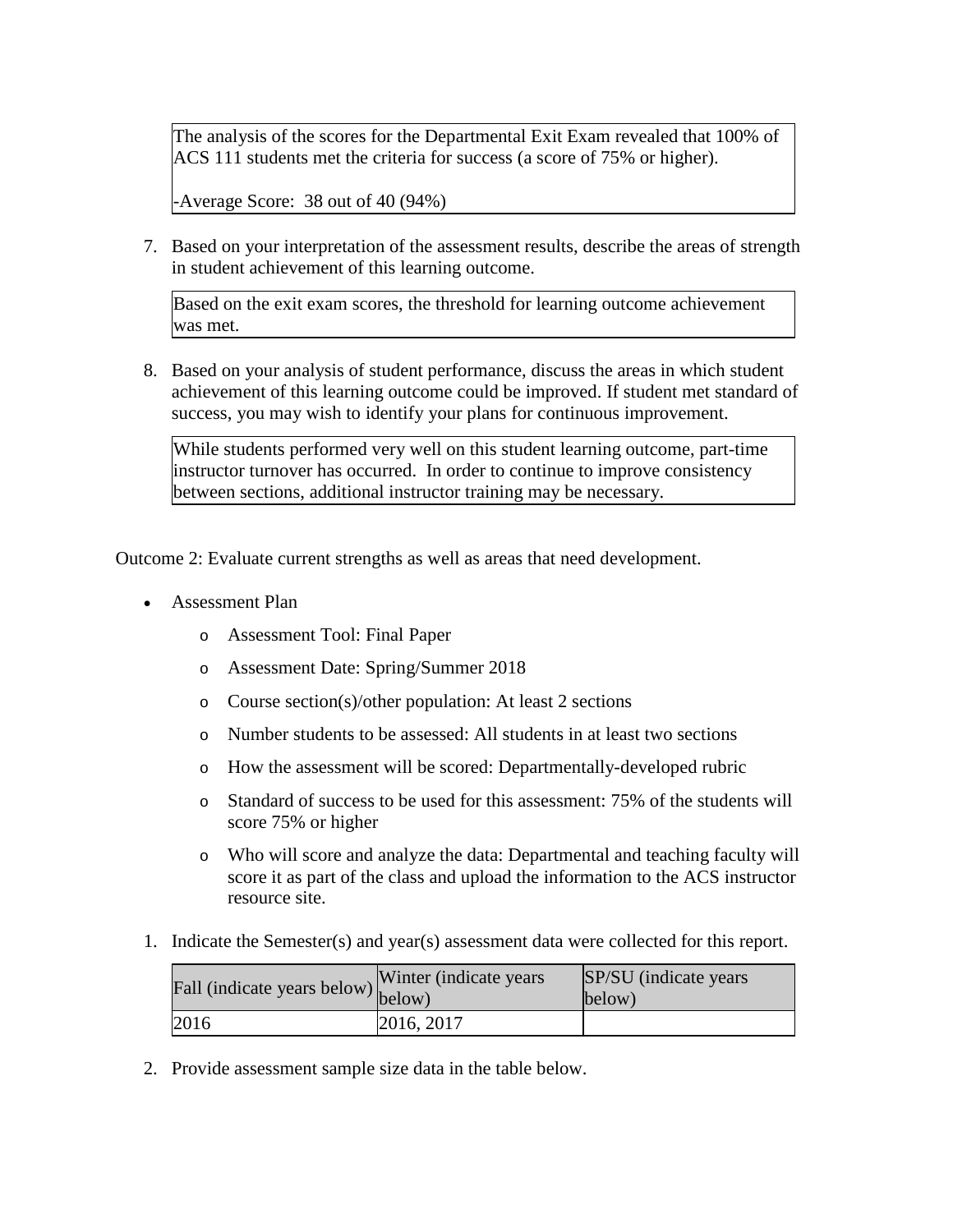| # of students enrolled | # of students assessed |
|------------------------|------------------------|
|                        | ∠                      |

3. If the number of students assessed differs from the number of students enrolled, please explain why all enrolled students were not assessed, e.g. absence, withdrawal, or did not complete activity.

The difference in the number of students enrolled v. assessed is the result of withdrawal as well as the number of students that did not submit a final paper.

4. Describe how students from all populations (day students on campus, DL, MM, evening, extension center sites, etc.) were included in the assessment based on your selection criteria.

All ACS 111 sections are face-to-face courses. We included all of the sections offered between Winter 2016-Winter 2017 (rather than just two) for more meaningful results.

5. Describe the process used to assess this outcome. Include a brief description of this tool and how it was scored.

Students were provided instructions as well as the grading rubric (created by a committee of On Course instructors) for the paper as part of their coursework. Instructors used the rubric to grade the papers submitted by students and the submitted the results through the ACS Instructor Website.

6. Briefly describe assessment results based on data collected for this outcome and tool during the course assessment. Discuss the extent to which students achieved this learning outcome and indicate whether the standard of success was met for this outcome and tool.

Met Standard of Success: Yes

Students met the standard for success (75%% of students score a 75% or higher).

- 96% of students passed the Final Paper

- The average score on the paper was 44/45 (98%).

7. Based on your interpretation of the assessment results, describe the areas of strength in student achievement of this learning outcome.

Based on the final essay scores, the threshold for learning outcome achievement was met.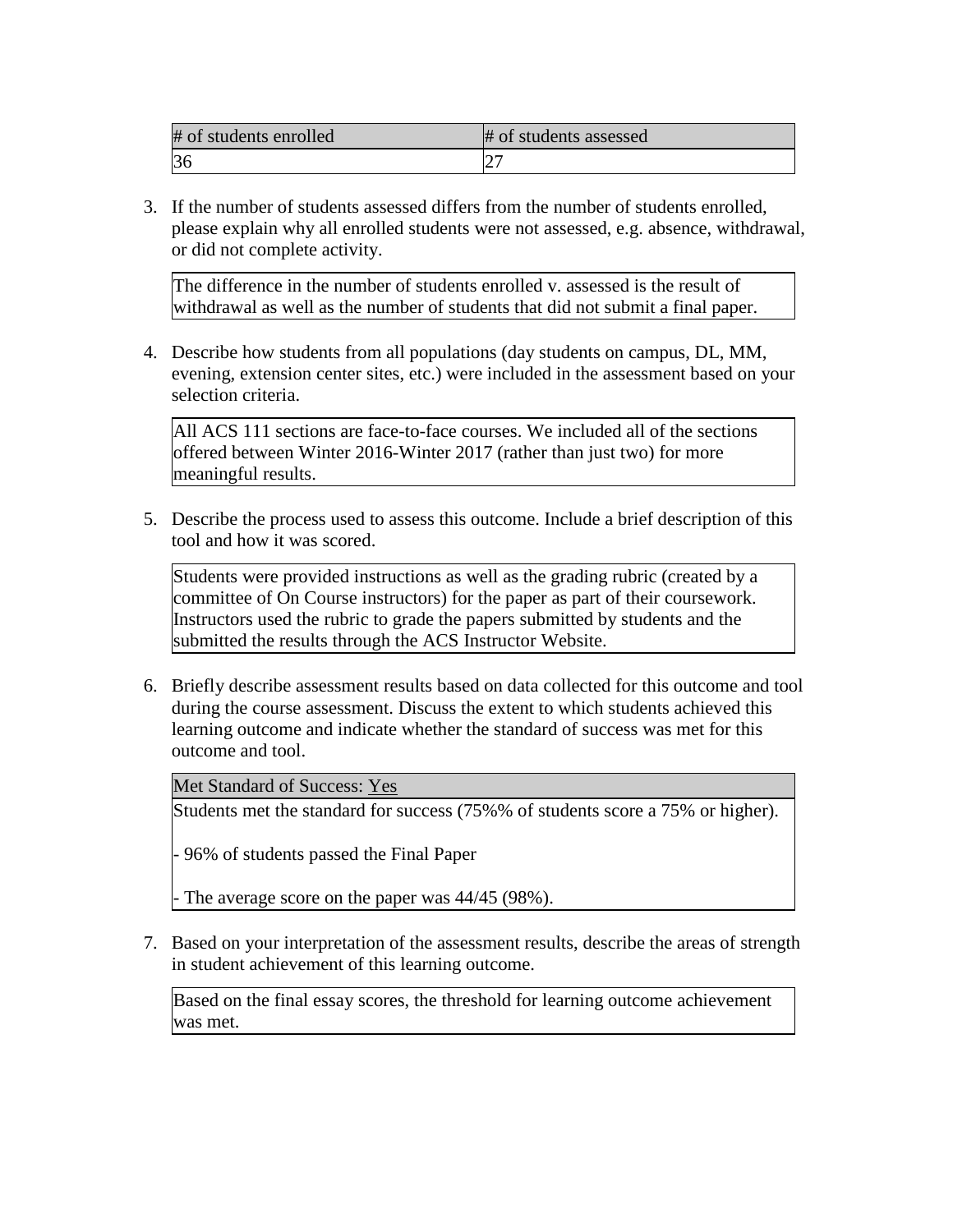8. Based on your analysis of student performance, discuss the areas in which student achievement of this learning outcome could be improved. If student met standard of success, you may wish to identify your plans for continuous improvement.

To continue to improve consistency between sections, additional instructor training may be necessary. Additionally, building the rubric into the Blackboard Course master would be useful.

### **II. Course Summary and Action Plans Based on Assessment Results**

1. Describe your overall impression of how this course is meeting the needs of students. Did the assessment process bring to light anything about student achievement of learning outcomes that surprised you?

Based on the data, this course is meeting the needs of the students. The most surprising finding was that almost every student that submitted a final paper recieved an "A." It seems unlikely that this would be the case across 4 sections, so further analysis of the rubric criteria and instructor grading procedures would be helpful.

2. Describe when and how this information, including the action plan, was or will be shared with Departmental Faculty.

The information brought to light in this assessment report will be shared at the ACS departmental meeting and made available through the ACS Instructor Resource site.

3.

Intended Change(s)

| <b>Intended Change</b> | Description of the<br>change | Rationale | Implementation<br>Date |
|------------------------|------------------------------|-----------|------------------------|
| No changes intended.   |                              |           |                        |

4. Is there anything that you would like to mention that was not already captured?

None.

### **III. Attached Files**

Final Essay Data Final Exam Data Final Essay Rubric and Instructions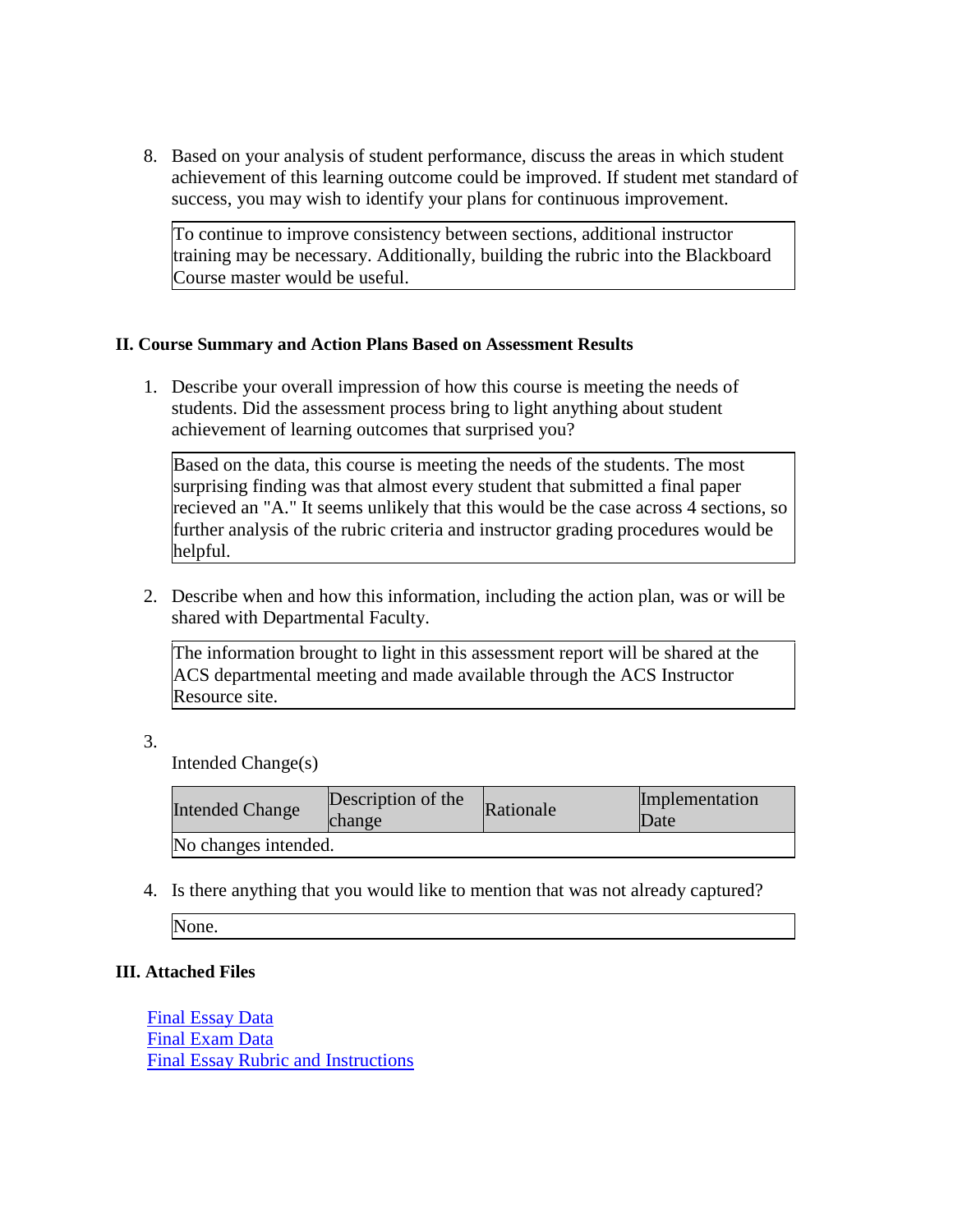## Exit Exam Exit Exam Key

| <b>Faculty/Preparer:</b>                                           | Jessica Hale <b>Date:</b> $04/11/2018$ |  |
|--------------------------------------------------------------------|----------------------------------------|--|
| <b>Department Chair:</b>                                           | Jessica Hale <b>Date:</b> $04/11/2018$ |  |
| <b>Dean:</b>                                                       | Kristin Good <b>Date:</b> $04/12/2018$ |  |
| <b>Assessment Committee Chair: Michelle Garey Date: 04/25/2018</b> |                                        |  |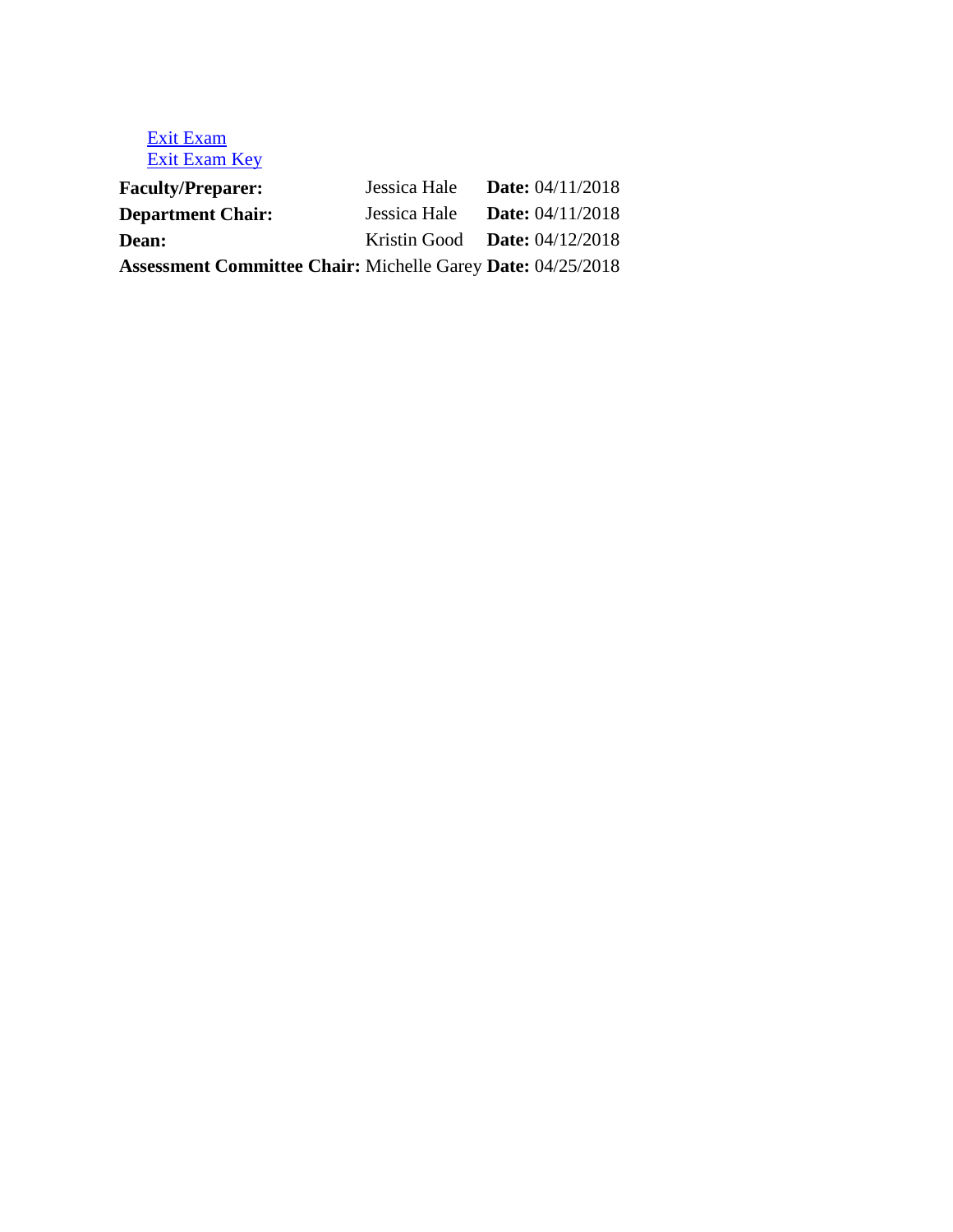**Course Assessment Report Washtenaw Community College**

| Discipline                                           | Course Number   | Title                                          |
|------------------------------------------------------|-----------------|------------------------------------------------|
| Academic Skills                                      | 111             | ACS 111 05/12/2015-<br>College Success Seminar |
| Division                                             | Department      | <b>Faculty Preparer</b>                        |
| Humanities, Social and<br><b>Behavioral Sciences</b> | Academic Skills | Jessica Hale                                   |
| Date of Last Filed Assessment Report                 |                 |                                                |

### **I. Assessment Results per Student Learning Outcome**

Outcome 1: Analyze the beliefs, attitudes, behaviors and skills that lead to academic, career and personal success.

- Assessment Plan
	- o Assessment Tool: Final Paper
	- o Assessment Date: Winter 2011
	- o Course section(s)/other population: All sections.
	- $\circ$  Number students to be assessed: 1/3 of the students will be chosen at random.
	- o How the assessment will be scored: Departmentally-developed rubric
	- o Standard of success to be used for this assessment: 75% of students achieve a score of 75% or higher on Final Paper.
	- o Who will score and analyze the data: A committee of On Course-qualified instructors will blind-score the assessment instruments and analyze the data. As the data accumulates, the course outcomes, objectives, materials and assignments will be adjusted to best meet the needs of the students.
- 1. Indicate the Semester(s) and year(s) assessment data were collected for this report.

| Fall (indicate years below) below) | Winter (indicate years) | SP/SU (indicate years)<br>below) |
|------------------------------------|-------------------------|----------------------------------|
|                                    | 2015, 2014, 2014        |                                  |

2. Provide assessment sample size data in the table below.

| # of students enrolled | # of students assessed |
|------------------------|------------------------|
| 5<                     |                        |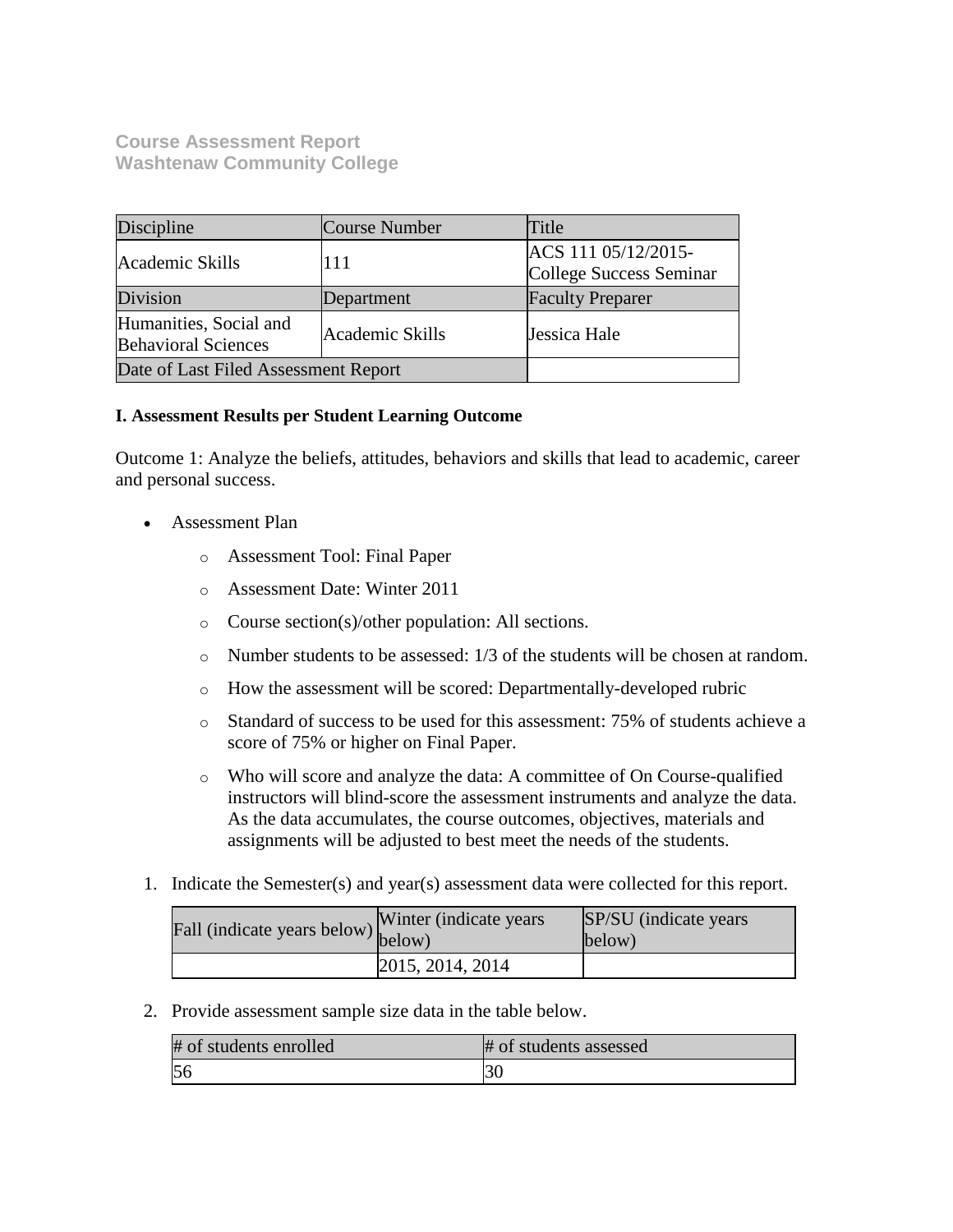3. If the number of students assessed differs from the number of students enrolled, please explain why all enrolled students were not assessed, e.g. absence, withdrawal, or did not complete activity.

| Data collected and analyzed for 3 semesters for both tools as follows: |                                      |  |  |  |
|------------------------------------------------------------------------|--------------------------------------|--|--|--|
|                                                                        | Total (6 cross-listed sections)      |  |  |  |
|                                                                        | - Winter 2015: Sections 02 & H1      |  |  |  |
| - Fall 2014: Sections 01 & 02                                          |                                      |  |  |  |
|                                                                        | - Winter 2014: Sections 01 & 02      |  |  |  |
| <b>ACS 065</b>                                                         |                                      |  |  |  |
| $\Omega$                                                               | <b>Total Enrolled: 37</b>            |  |  |  |
| $\circ$                                                                | Completed Departmental Exit Exam: 20 |  |  |  |
| Completed on Course Self-Assessment: 20<br>$\circ$                     |                                      |  |  |  |
| <b>ACS 095</b>                                                         |                                      |  |  |  |
| $\circ$                                                                | Total Enrolled: 54                   |  |  |  |

- o Completed Departmental Exit Exam: 37
- o Completed on Course Self-Assessment: 35

# **ACS 111**

- o Total Enrolled: 40
- o Completed Departmental Exit Exam: 30
- o Completed on Course Self-Assessment: 30

For a more detailed breakdown, please see the attached documents.

4. Describe how students from all populations (day students on campus, DL, MM, evening, extension center sites, etc.) were included in the assessment based on your selection criteria.

Our assessment plan indicates that we will assess 1/3 of the students chosen at random.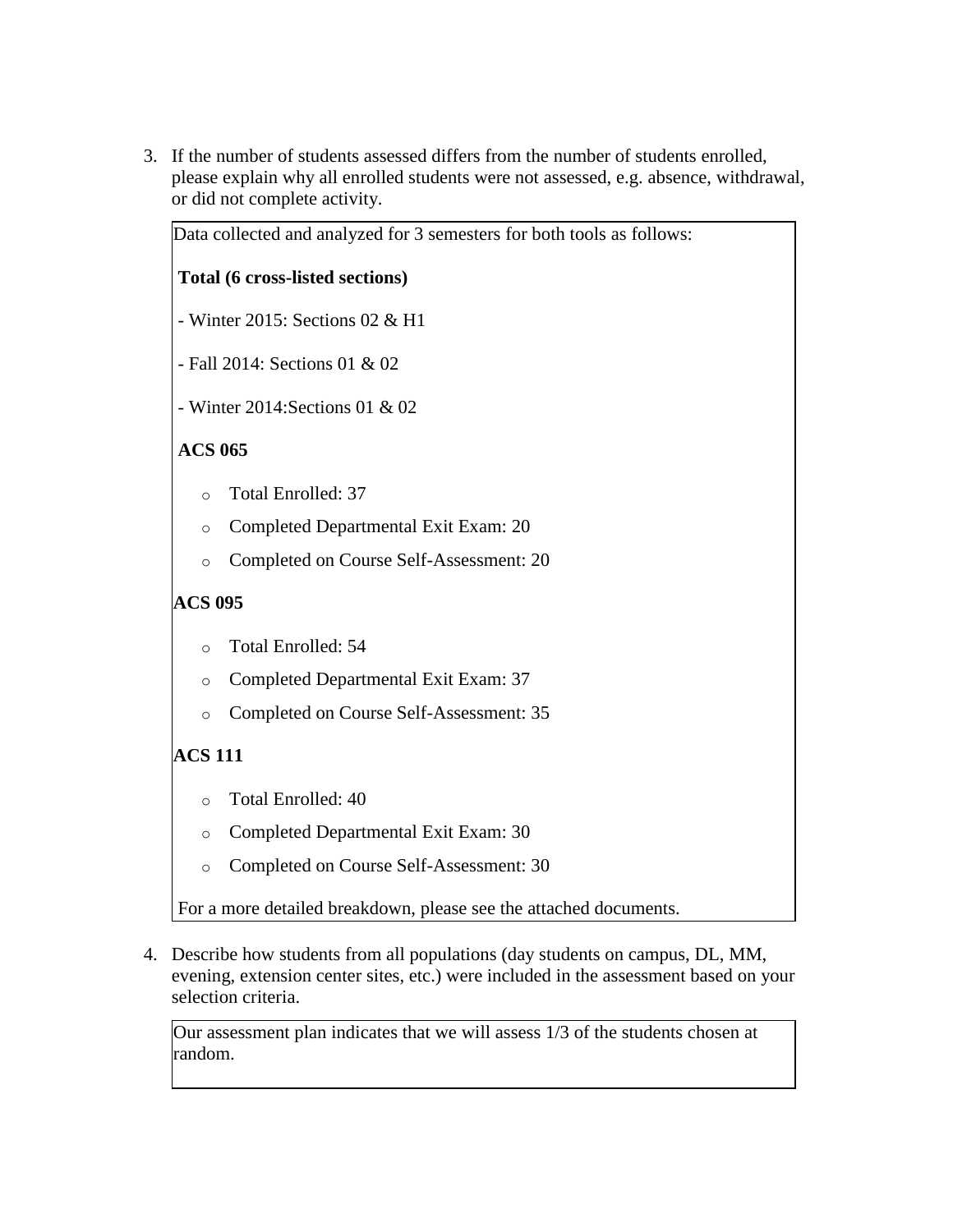As ACS 065/095/111 are cross-listed, the number of students per level is smaller. To promote more meaningful results, we included more students in the assessment increasing the number of sections to six (two from Winter 2014, two from Fall 2015, and two from Winter 2015).

The differences in the number of students assessed compared to the number enrolled arises because some student were not present on the days the final assessments were administered.

5. Describe the process used to assess this outcome. Include a brief description of this tool and how it was scored.

Rather than use a final paper as the assessment tool (which proved to be problematic as noted in the last assessment report), we tested two instruments used in ACS 065 and ACS 095 with the ACS 111 students to both simplify the assessment process and create alignment between the cross-listed courses: a departmental exit exam and On Course Self Assessment measures.

The departmental exit exam was used to measure outcome 1.

The department exit test presents students with eight different scenarios representing problems related to positive behaviors developed in the course. The positive behavioral strategies assessed are accepting personal responsibility, discovering self-motivation, mastering self-management, employing interdependence, gaining self-awareness, adopting lifelong learning, and believing in myself.

Students must analyze the beliefs, attitudes and behaviors presented in the scenarios that will lead to success, then choose from four possible strategies to solve each problem, and explain why they think their solution is correct using On Course materials as a reference.

Each choice receives a point value of 0 points, 1 point, 3 points, or 5 points (where 5 is the highest possible score per scenario). The maximum score is 40. To meet assessment goals, we want students to score at least 30 out of 40 possible points  $(75\%)$ .

The exit exam is included as a graded component of the course. The section instructor graded the exam and uploaded the grades to the ACS Instructor Resource Site. The assessment report preparer downloaded data for each section from there, compiled it, and proceeded with data analysis.

6. Briefly describe assessment results based on data collected for this outcome and tool during the course assessment. Discuss the extent to which students achieved this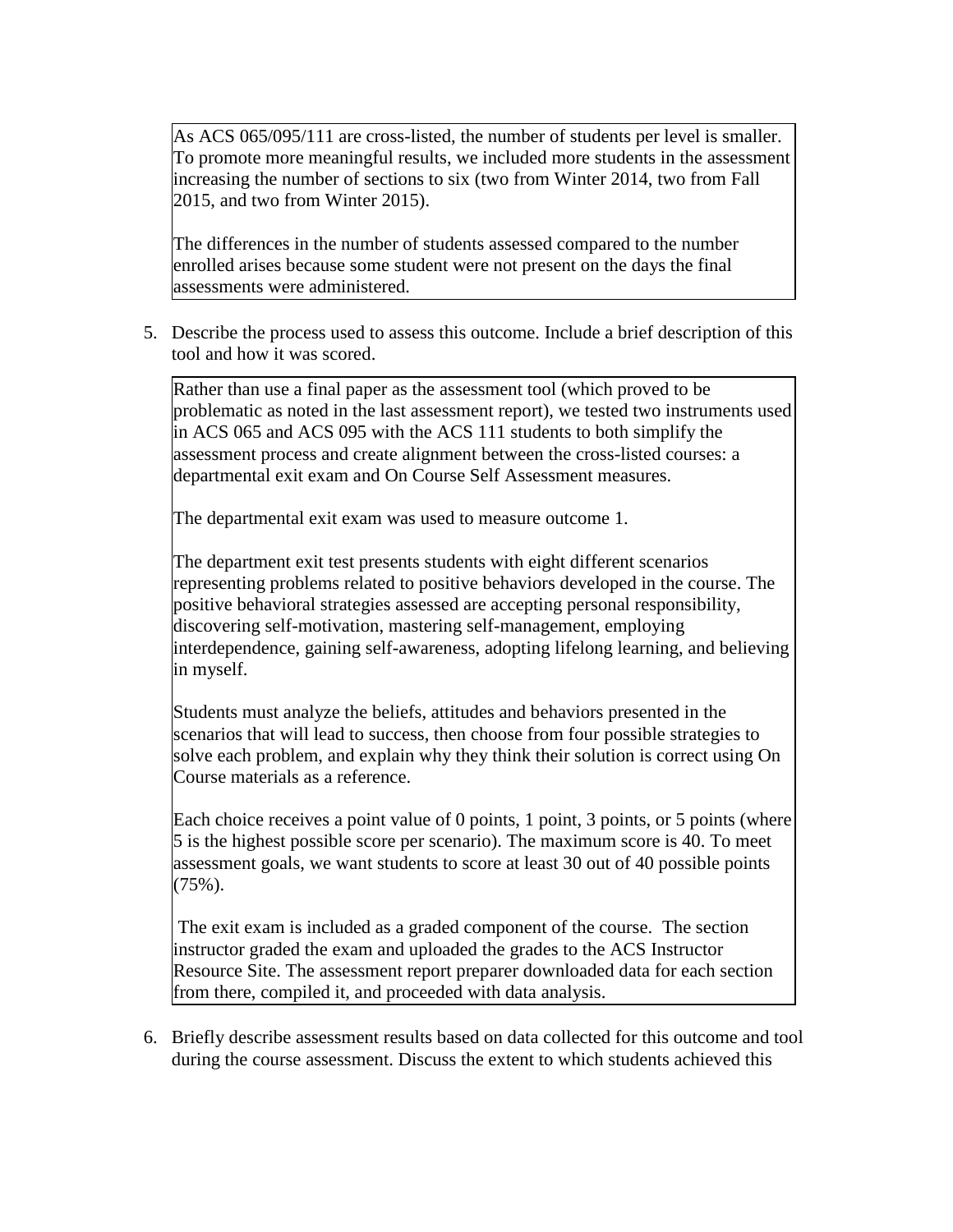learning outcome and indicate whether the standard of success was met for this outcome and tool.

Met Standard of Success: Yes

The analysis of the scores for the Departmental Exit Exam revealed:

1) 95% of ACS 065 students met the criteria for success (a score of 75% or higher) -Average Score: 36

2) 100% of ACS 095 students met the criteria for success (a score of 75% or higher) -Average Score: 38

3) 97% of ACS 111 students met the criteria for success (a score of 75% or higher) -Average Score: 38

7. Based on your interpretation of the assessment results, describe the areas of strength in student achievement of this learning outcome.

Based on the exit exam scores, the threshold for learning outcome achievement was met and exceeded across sections and levels.

8. Based on your analysis of student performance, discuss the areas in which student achievement of this learning outcome could be improved. If student met standard of success, you may wish to identify your plans for continuous improvement.

To improve the exit exam further, a rubric or guide for assessing the essays that students write would improve grading accuracy and reliability. Once created, rubric or guided training sessions could be provided to ACS 065, ACS 095, and ACS 111 instructors to improve consistency between sections.

Outcome 2: Evaluate current strengths as well as areas that need development.

- Assessment Plan
	- o Assessment Tool: Final Paper
	- o Assessment Date: Winter 2011
	- o Course section(s)/other population: All sections.
	- o Number students to be assessed: 1/3 of students chosen at random.
	- o How the assessment will be scored: Departmentally-developed rubric.
	- o Standard of success to be used for this assessment: 75% of students achieve a score of 75% or higher on Final Paper.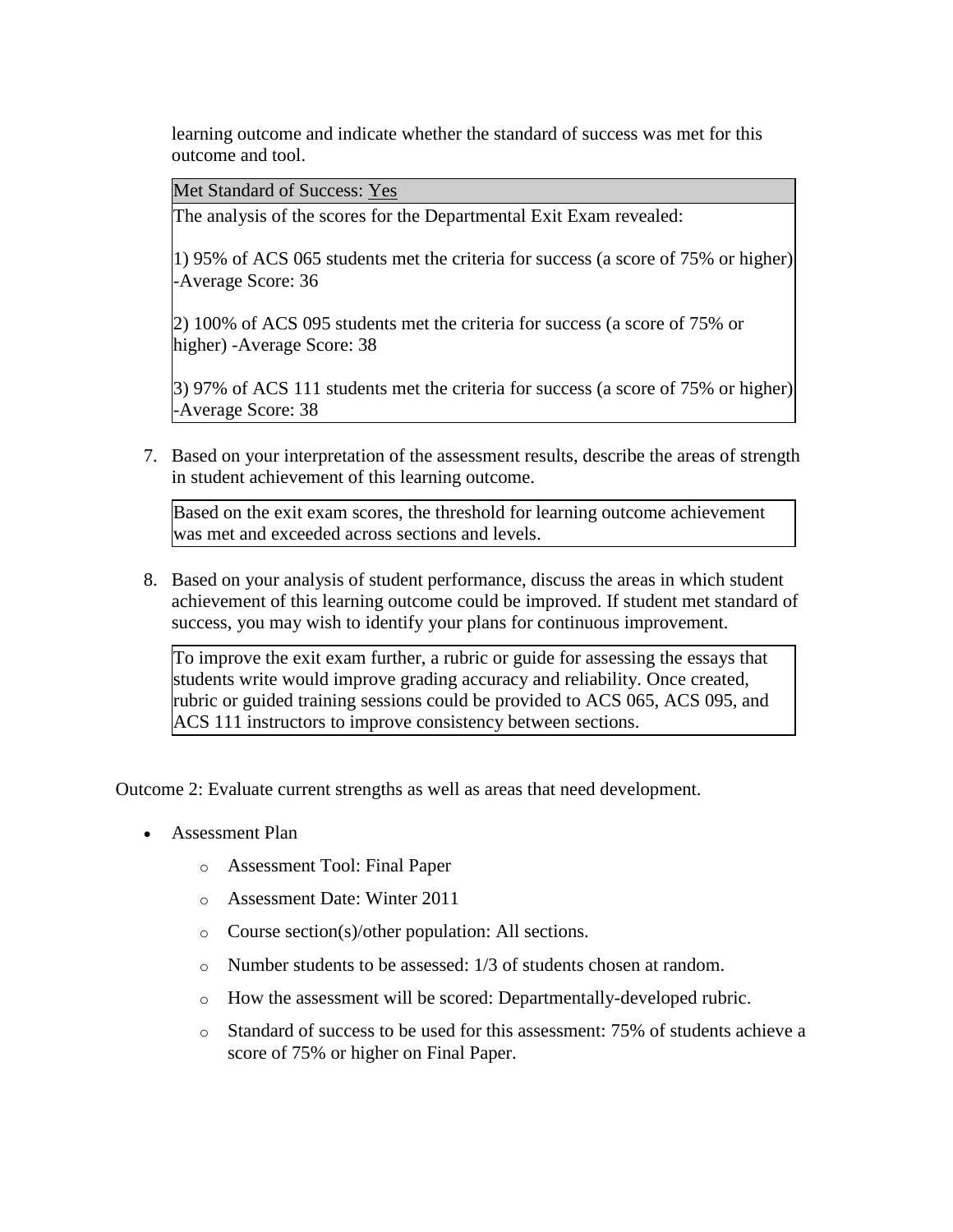- o Who will score and analyze the data: A committee of On Course-qualified instructors will blind-score the assessment instruments and analyze the data. As the data accumulates, the course outcomes, objectives, materials and assignments will be adjusted to best meet the needs of the students.
- 1. Indicate the Semester(s) and year(s) assessment data were collected for this report.

| Fall (indicate years below) below) | Winter (indicate years) | SP/SU (indicate years)<br>below) |
|------------------------------------|-------------------------|----------------------------------|
|                                    |                         |                                  |

2. Provide assessment sample size data in the table below.

| # of students enrolled | # of students assessed |
|------------------------|------------------------|
|                        | ι3U                    |

3. If the number of students assessed differs from the number of students enrolled, please explain why all enrolled students were not assessed, e.g. absence, withdrawal, or did not complete activity.

| Data collected and analyzed for 3 semesters for both tools as follows: |  |  |  |
|------------------------------------------------------------------------|--|--|--|
| Total (6 cross-listed sections)                                        |  |  |  |
| - Winter 2015: Sections 02 $& H1$                                      |  |  |  |
| - Fall 2014: Sections 01 & 02                                          |  |  |  |
| - Winter 2014: Sections 01 & 02                                        |  |  |  |
| <b>ACS 065</b>                                                         |  |  |  |
| <b>Total Enrolled: 37</b><br>$\circ$                                   |  |  |  |
| Completed Departmental Exit Exam: 20<br>$\circ$                        |  |  |  |
| Completed on Course Self-Assessment: 20<br>$\circ$                     |  |  |  |
| <b>ACS 095</b>                                                         |  |  |  |
| Total Enrolled: 54<br>$\circ$                                          |  |  |  |
| Completed Departmental Exit Exam: 37<br>$\circ$                        |  |  |  |
| Completed on Course Self-Assessment: 35<br>$\circ$                     |  |  |  |
| <b>ACS 111</b>                                                         |  |  |  |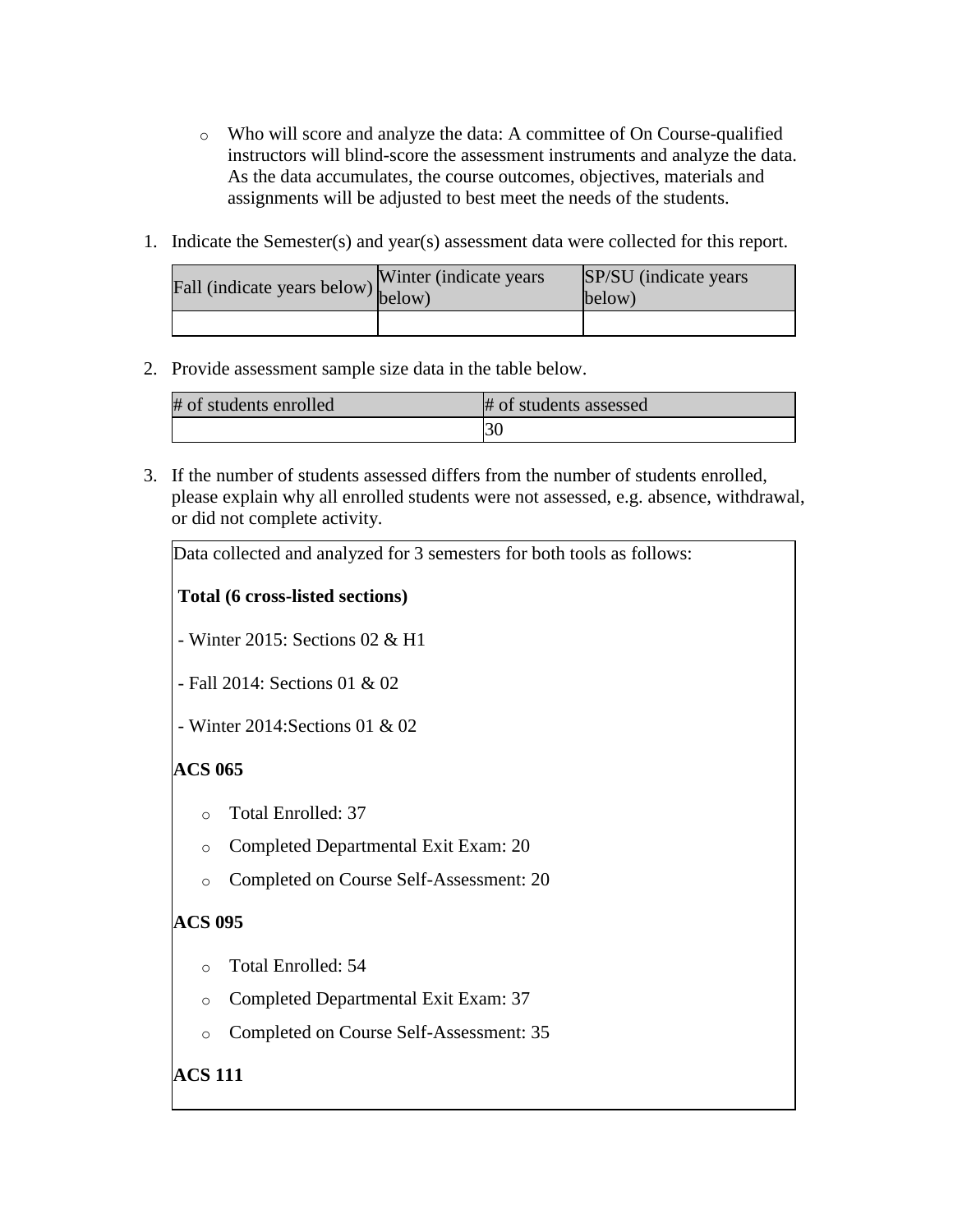- o Total Enrolled: 40
- o Completed Departmental Exit Exam: 30
- o Completed on Course Self-Assessment: 30

For a more detailed breakdown, please see the attached documents.

4. Describe how students from all populations (day students on campus, DL, MM, evening, extension center sites, etc.) were included in the assessment based on your selection criteria.

Our assessment plan indicates that we will assess 1/3 of the students chosen at random.

As ACS 065/095/111 are cross-listed, the number of students per level is smaller. To promote more meaningful results, we included more students in the assessment increasing the number of sections to six (two from Winter 2014, two from Fall 2015, and two from Winter 2015).

The differences in the number of students assessed compared to the number enrolled arises because some students were not present on the days the final assessments were administered.

5. Describe the process used to assess this outcome. Include a brief description of this tool and how it was scored.

Rather than use a final paper as the assessment tool (which proved to be problematic as noted in the last assessment report), we tested two instruments used in ACS 065 and ACS 095 with the ACS 111 students to both simplify the assessment process and create alignment between the cross-listed courses: a departmental exit exam and On Course Self Assessment measures.

The On Course Self-Assessment measures were used to measure outcome 2.

The *On Course* test is a self-report instrument provided by Houghton Mifflin in the *On Course* textbook that covers eight areas directly related to the objectives of this course. The measurement has an 80 point scale.

Students were asked to complete a pre-assessment at the beginning of the course (PRE). As in previous years, students were also asked to complete a postassessment at the end of the course. Unlike previous years, the post-assessment asked students to not only reflect on current skills (NOW), but also to re-assess their skills at the beginning of the course (THEN).

As pretest scores on the self-assessment may be confounded by students' lack of familiarity with the concepts being tested, the comparison of THEN v. NOW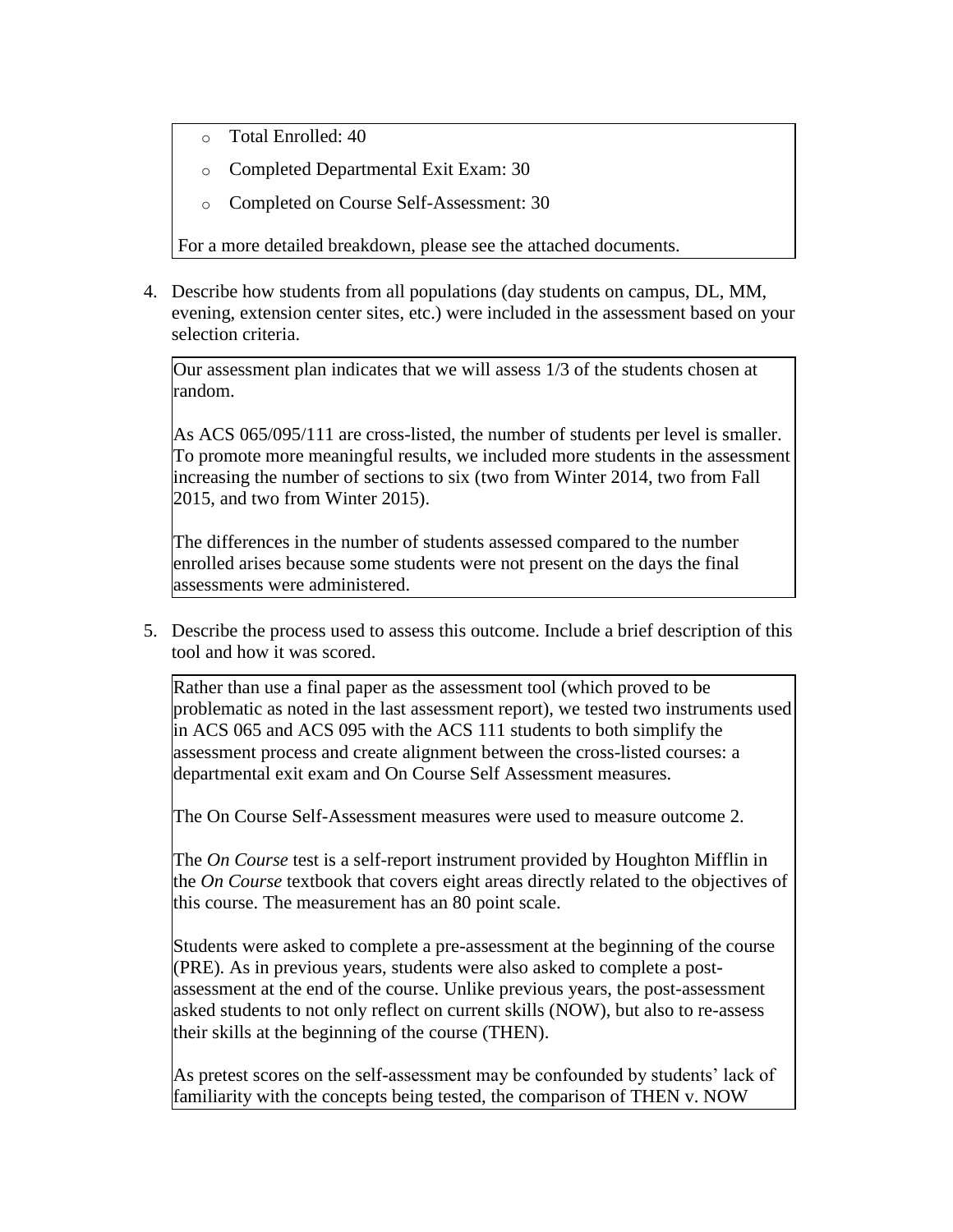scores may provide a better indicator of real growth. In addition, the re-assessment of skills (THEN) provides insight into student perceived growth.

Another change from the last assessment report, is that the self-assessments are now included as a graded component of the course. The grade students receive is based upon completion so as to not incentivize score inflation. The section instructor is responsible for grading the assessments and uploading the scores to the ACS Instructor Resource Site. The assessment report preparer downloaded data for each section from there, compiled it, and proceeded with data analysis. As indicated in the previous assessment report recommendations, outliers were removed from the data.

6. Briefly describe assessment results based on data collected for this outcome and tool during the course assessment. Discuss the extent to which students achieved this learning outcome and indicate whether the standard of success was met for this outcome and tool.

Met Standard of Success: Yes

The analysis of the scores for the **On Course PRE and NOW Self-Assessment** revealed:

1) ACS 065 students did not meet the criteria for success (an improvement of 5 points out of 80 on each objective category) for any criteria

2) ACS 095 students only met the criteria for success (an improvement of 5 points out of 80 on each objective category) in 3 objective categories: Accepting Self-Responsibility, Mastering Self-Management, and Gaining Self-Awareness.

3) ACS 111 Students only met the criteria for success (an improvement of 5 points out of 80 on each objective category) in 3 objective categories: Mastering Self-Management, Gaining Self-Awareness, and Emotional Intelligence.

The analysis of the scores for the **On Course THEN and NOW Self-Assessment** revealed:

1) ACS 065 students met the criteria for success (an improvement of 5 points out of 80 on each objective category) for all but two categories: Employing Interdependence and Believing in Myself.

2) ACS 095 students met the criteria for success (an improvement of 5 points out of 80 on each objective category) for all but one category: Employing Interdependence.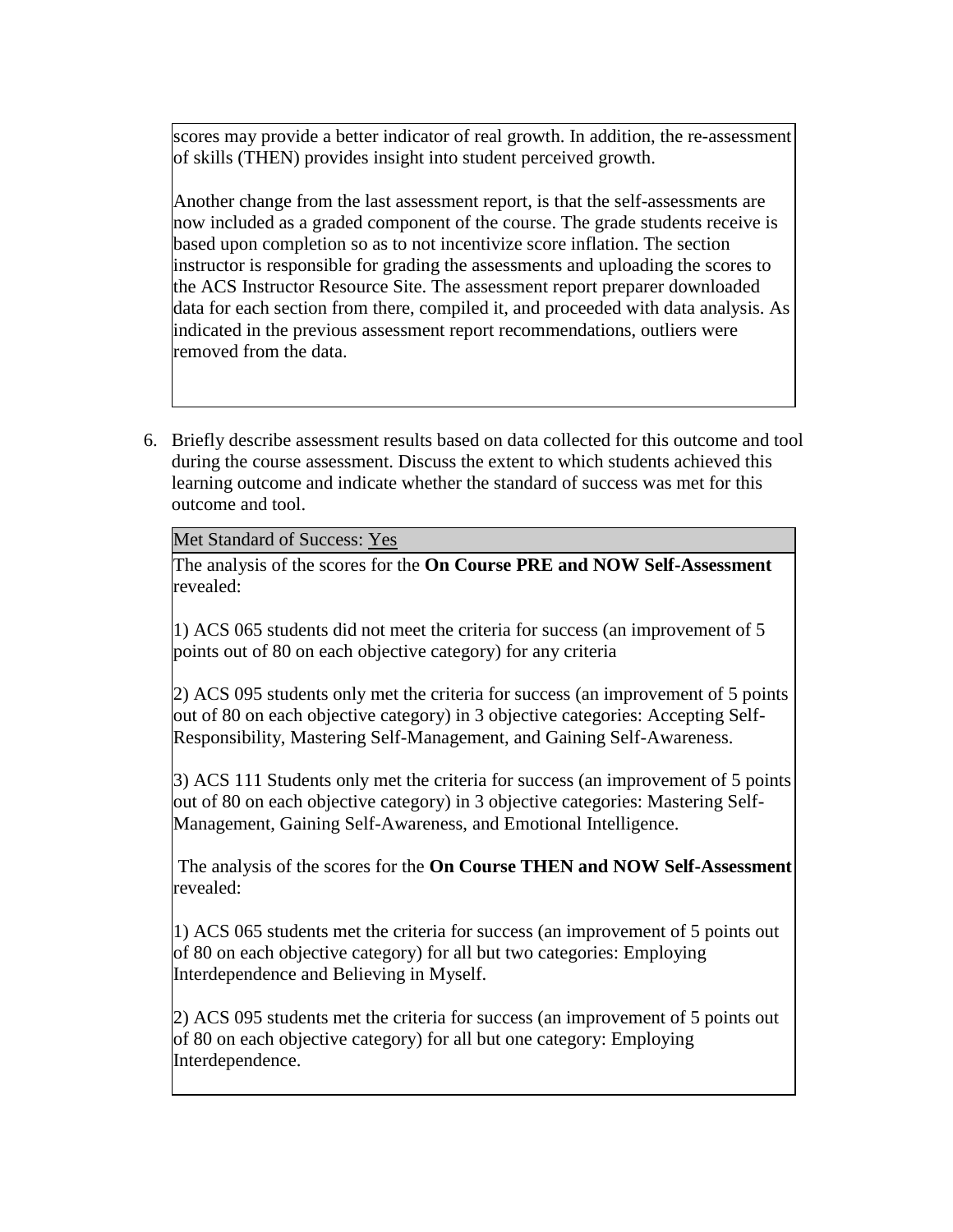3) ACS 111 Students met the criteria for success (an improvement of 5 points out of 80 on each objective category) in every category.

**Using the THEN v. NOW assessments to measure success, the standard of success was met. (See attached files for details.)**

7. Based on your interpretation of the assessment results, describe the areas of strength in student achievement of this learning outcome.

Based on the THEN v. NOW comparison, the threshold for learning outcome achievement is being met with few exceptions. This measurement allows students to reflect on the changes they have seen in themselves AFTER they have learned the 8 *On Course* principles. This provides both an insight into self-perceived growth and reduces the measurement errors caused by assessing students on concepts to which they have not yet been introduced.

8. Based on your analysis of student performance, discuss the areas in which student achievement of this learning outcome could be improved. If student met standard of success, you may wish to identify your plans for continuous improvement.

While students met the standard for success using the THEN v. NOW comparison, the standard of success was not met using the PRE v. NOW assessments. This may be due to the fact that prior to the start of class students have no awareness about the On Course principles and what behaviors and attitudes are correlated with success. As a result, rather than utilize all three assessments, future sections may rely solely on the NOW V. THEN assessment for course assessment measures.

It is worth mentioning that the math component involved in adding up the scores presents a challenge for some students. Exploration into an online assessment system which automatically calculates scores accurately is underway.

Outcome 3: Synthesize data from Outcomes 1 and 2 to create an action plan for reaching academic, career and personal goals.

- Assessment Plan
	- o Assessment Tool: Final Paper
	- o Assessment Date: Winter 2011
	- o Course section(s)/other population: All sections.
	- o Number students to be assessed: 1/3 of students chosen at random.
	- o How the assessment will be scored: Departmentally-developed rubric.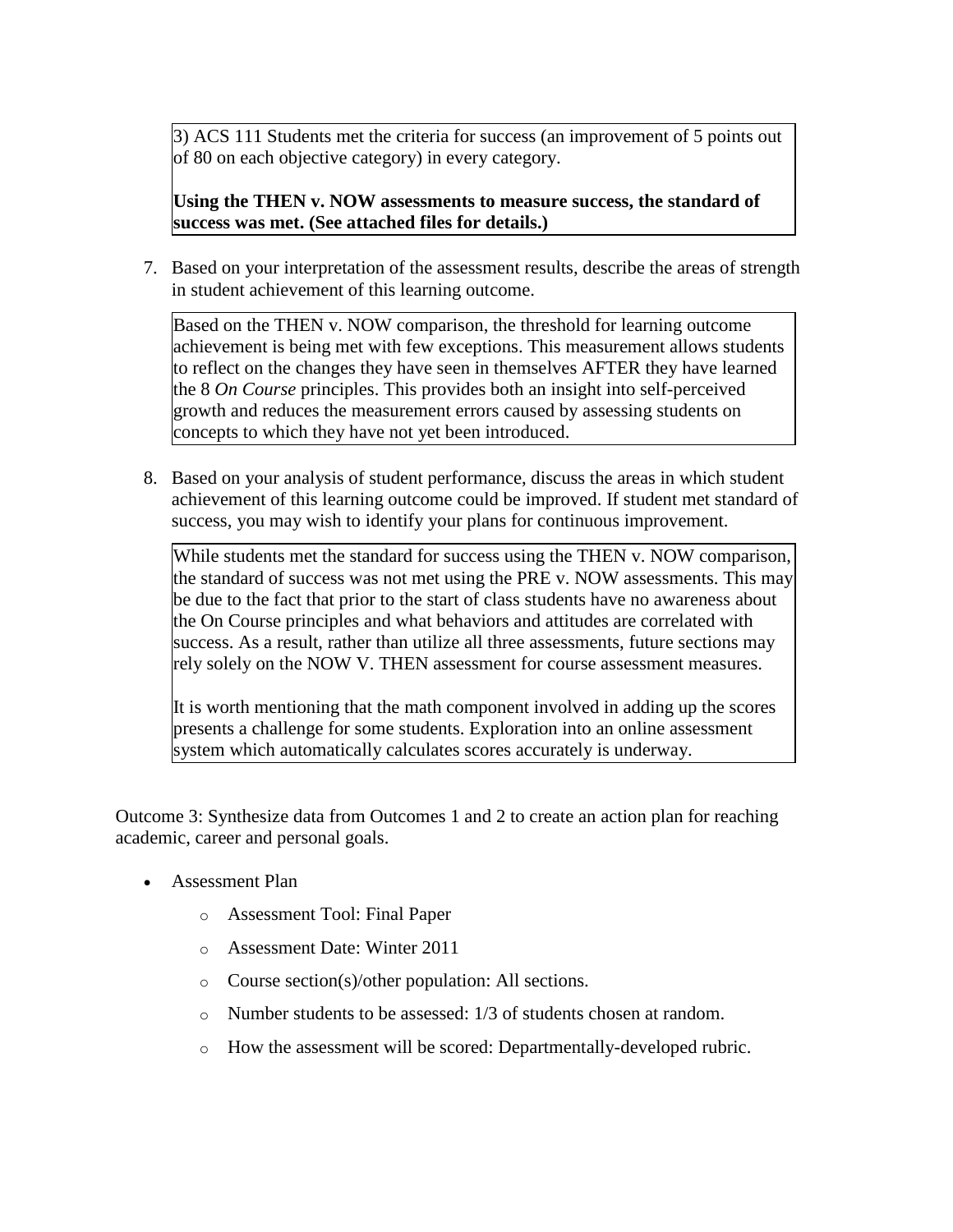- o Standard of success to be used for this assessment: 75% of students achieve a score of 75% or higher on Final paper.
- o Who will score and analyze the data: A committee of On Course-qualified instructors will blind-score the assessment instruments and analyze the data. As the data accumulates, the course outcomes, objectives, materials and assignments will be adjusted to best meet the needs of the students.
- 1. Indicate the Semester(s) and year(s) assessment data were collected for this report.

| Fall (indicate years below) below) | Winter (indicate years) | SP/SU (indicate years)<br>below) |
|------------------------------------|-------------------------|----------------------------------|
|                                    | 2014, 2014, 2015        |                                  |

2. Provide assessment sample size data in the table below.

| # of students enrolled | # of students assessed |
|------------------------|------------------------|
|                        | ЭU                     |

3. If the number of students assessed differs from the number of students enrolled, please explain why all enrolled students were not assessed, e.g. absence, withdrawal, or did not complete activity.

This learning outcome was omitted from the current assessment.

The creation of an action plan is essentially a forecasting procedure. While there is benefit for students to consider how they will use the On Course priniciples in the future, these reflections do not necessarily translate into measureable outcomes or actions within the scope of the course.

Additionally, the components synthesized in outcome 3 are implied skills from outcome 1 and outcome 2.

4. Describe how students from all populations (day students on campus, DL, MM, evening, extension center sites, etc.) were included in the assessment based on your selection criteria.

N/A

5. Describe the process used to assess this outcome. Include a brief description of this tool and how it was scored.

N/A

6. Briefly describe assessment results based on data collected for this outcome and tool during the course assessment. Discuss the extent to which students achieved this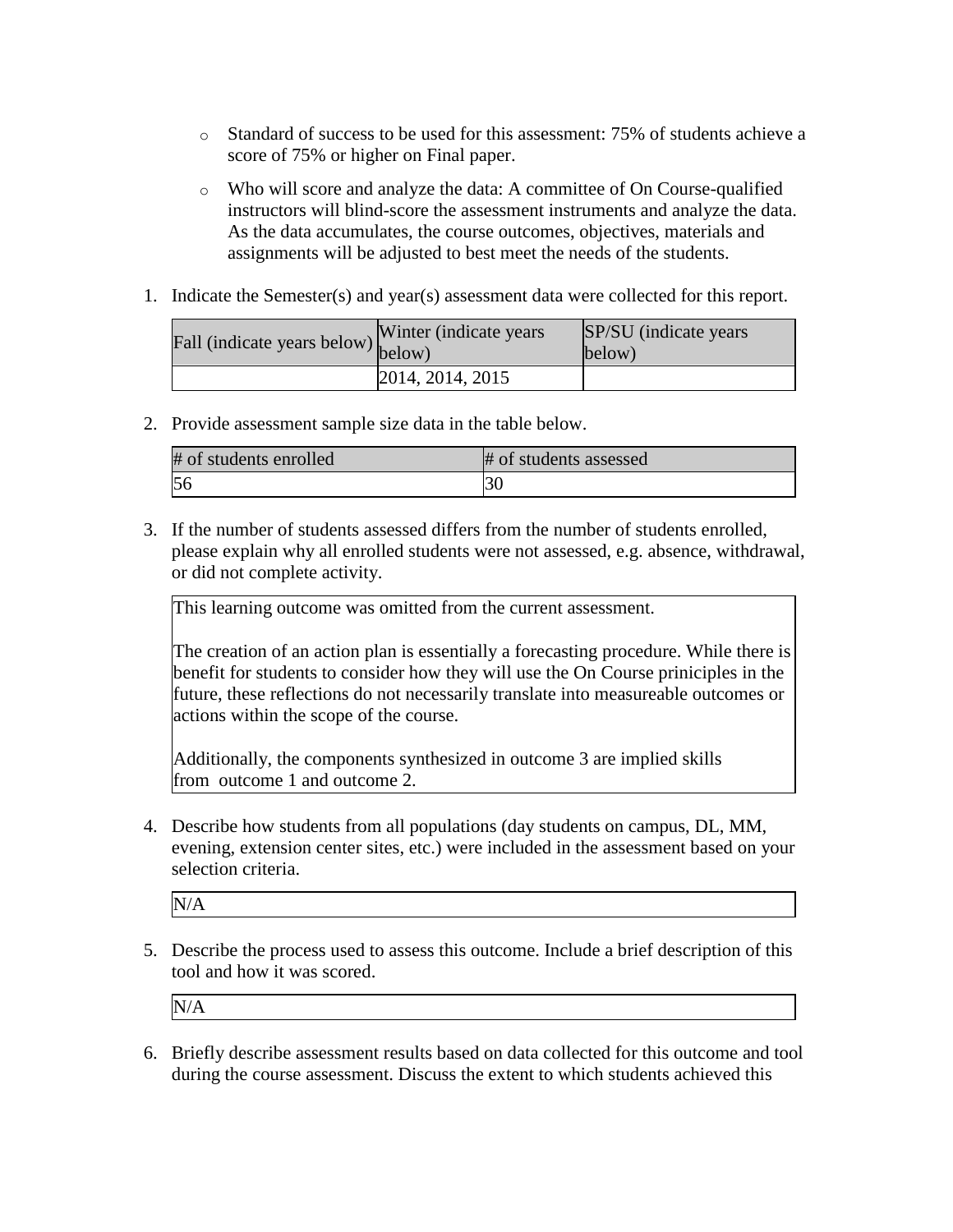learning outcome and indicate whether the standard of success was met for this outcome and tool.

Met Standard of Success: No N/A

7. Based on your interpretation of the assessment results, describe the areas of strength in student achievement of this learning outcome.

N/A

8. Based on your analysis of student performance, discuss the areas in which student achievement of this learning outcome could be improved. If student met standard of success, you may wish to identify your plans for continuous improvement.

N/A

### **II. Course Summary and Action Plans Based on Assessment Results**

1. Describe your overall impression of how this course is meeting the needs of students. Did the assessment process bring to light anything about student achievement of learning outcomes that surprised you?

Based on the data, this course appears to be meeting the needs of students that persist in the course to the final assessment. Unfortunately, there are differences in terms of how many students at each level are still participating in the course at the time the final assessments are administered.

- o ACS 065: 54% of enrolled students took the assessments
- o ACS 095: 69% of enrolled students took the assessments
- o ACS 111: 75% of enrolled students took the assessments

If roughly 50% of the students enrolled in ACS 065 are around at the end of the course, perhaps a cross-listed format is not the best fit for this skill level.

This assessment report also brought to light that the NOW v. THEN assessment and the exit exam appear to be satisfactory measures of the learning outcomes for the ACS 111 students. In the Fall 2014 ACS 111 assessment report, the need for a valid, reliable, and less laborious assessment procedure was noted. These measures were used as an alternative assessment procedure for the course. As a result, updates to the ACS 111 syllabus will be made.

2. Describe when and how this information, including the action plan, was or will be shared with Departmental Faculty.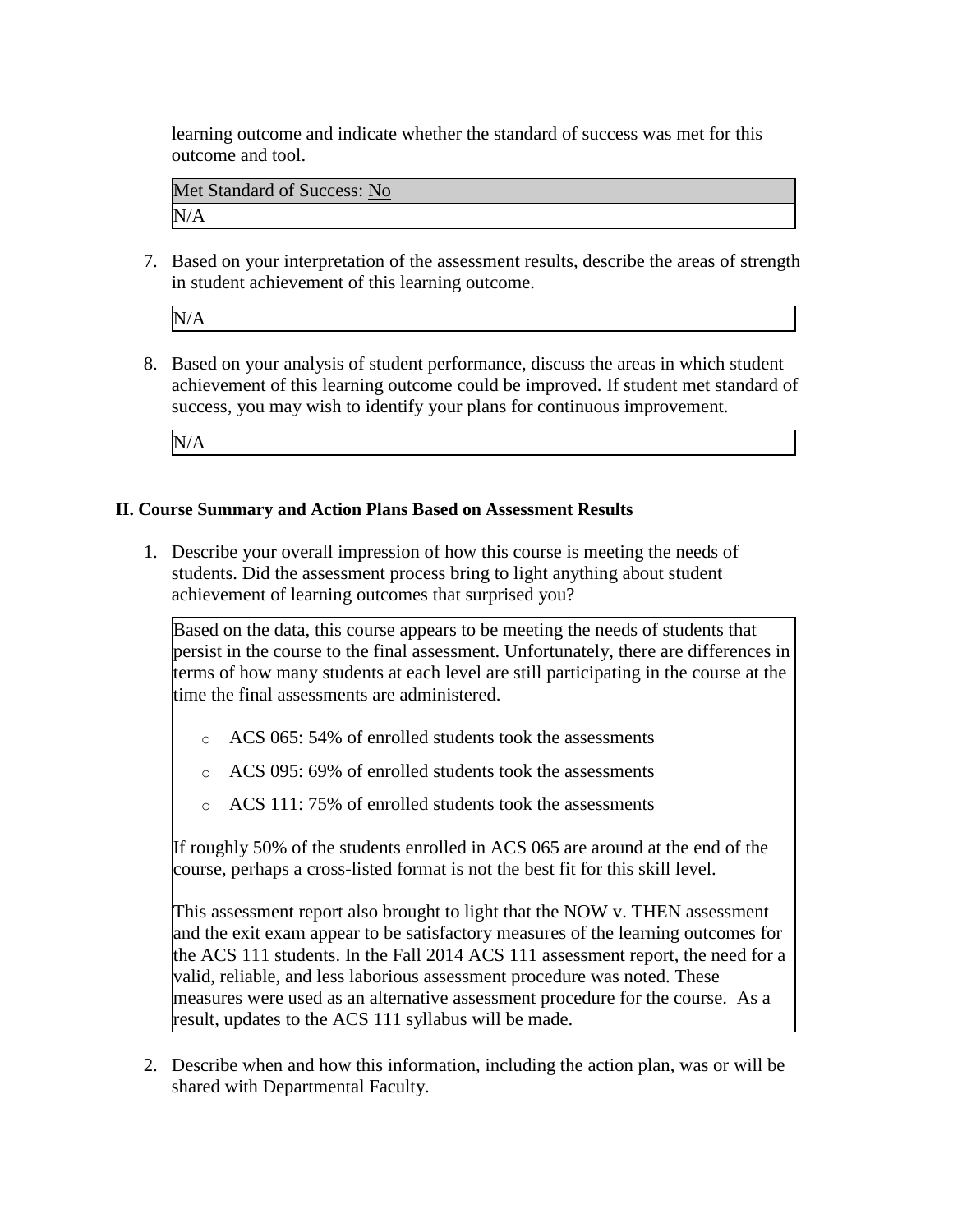The information brought to light in this assessment report will be shared at the ACS departmental meeting, made available through the ACS Instructor Resource site, and shared with future ACS 065, ACS 095, and ACS 111 instructors.

# 3.

# Intended Change(s)

| <b>Intended Change</b>          | Description of the<br>change                                                                                                                                                                                                                                                                                                                                                                                                                    | Rationale                                                                                                                                                                                                                                                                                                                                                                                                                                                                                                                                                                                                                                                                                                                                                    | Implementation<br>Date |
|---------------------------------|-------------------------------------------------------------------------------------------------------------------------------------------------------------------------------------------------------------------------------------------------------------------------------------------------------------------------------------------------------------------------------------------------------------------------------------------------|--------------------------------------------------------------------------------------------------------------------------------------------------------------------------------------------------------------------------------------------------------------------------------------------------------------------------------------------------------------------------------------------------------------------------------------------------------------------------------------------------------------------------------------------------------------------------------------------------------------------------------------------------------------------------------------------------------------------------------------------------------------|------------------------|
| <b>Assessment Tool</b>          | We plan to make<br>the following<br>updates:<br>Update the<br>$\circ$<br><b>ACS 065</b><br>and ACS<br>to reflect the validity as a<br>use of the<br>NOW v.<br><b>THEN</b><br>assessment<br>Post<br>assessment.<br>Update the<br>$\circ$<br>the ACS 111<br>Syllabus to<br>reflect the<br>use of the<br>departmental<br>exit exam<br>and NOW v.<br><b>THEN</b><br>assessment<br>as<br>assessment<br>tools for<br>learning<br>outcomes 1<br>and 2. | <b>Rationale for</b><br>updates to ACS 065<br>and ACS 095: The<br>NOW v. THEN<br>assessment tool<br>provided better insight<br>into student perceived<br>095 Syllabus learning and has more<br>measurement tool<br>than the Pre. v. Post<br>Test.<br>tool in place <b>Rationale for</b><br>of the Pre v. $\mu$ <b>pdates to ACS 111:</b><br>The use of<br>the departmental exit<br>exam and NOW v.<br>THEN assessment as<br>assessment tools is a<br>simple and valid<br>solution to assess the<br>learning outcomes.<br>Additionally, as this<br>course is cross-listed<br>and all of the students<br>meet in the same<br>room at the same<br>time, using the same<br>assessment<br>instruments simplifies<br>classroom and<br>instructional<br>procedures. | 2015                   |
| Other: Cross-<br>Listed ACS 065 | ACS 065 will no<br>longer be cross-                                                                                                                                                                                                                                                                                                                                                                                                             | <b>Rationale:</b>                                                                                                                                                                                                                                                                                                                                                                                                                                                                                                                                                                                                                                                                                                                                            | 2015                   |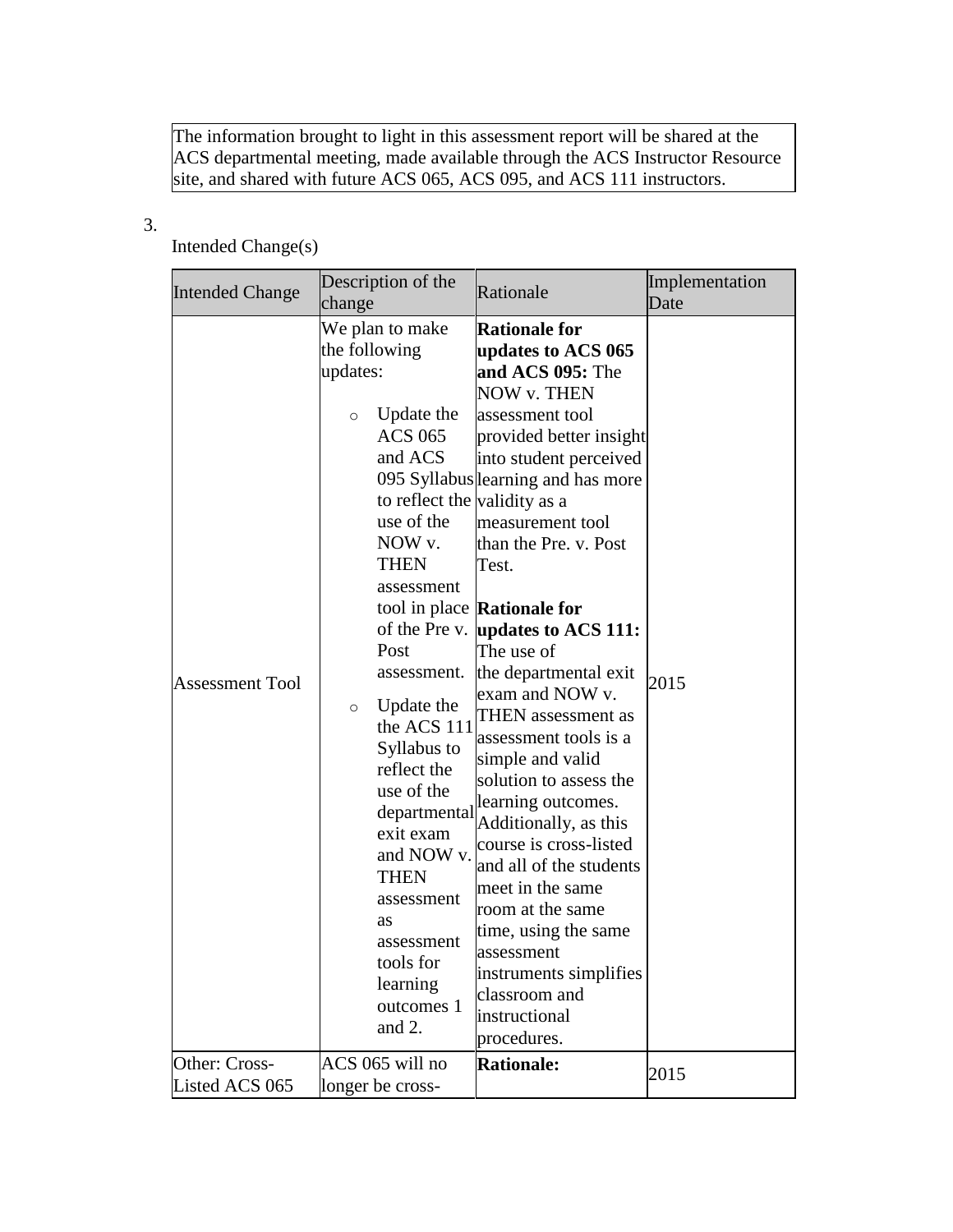| listed with ACS 095 | Approximately<br>$\circ$ |
|---------------------|--------------------------|
| and ACS 111.        | half of the              |
|                     | <b>ACS 065</b>           |
|                     | students                 |
|                     | enrolled                 |
|                     | persist to the           |
|                     | time of the              |
|                     | final                    |
|                     | assessment. A            |
|                     | different class          |
|                     | format may be            |
|                     | more                     |
|                     | appropriate to           |
|                     | encourage the            |
|                     | success of               |
|                     | these students.          |
|                     |                          |

4. Is there anything that you would like to mention that was not already captured?

In Winter of 2014 ACS 065, ACS 095, and ACS 111 began being offered as crosslisted courses. This decision was the result of the following factors:

- o Confusion over the non-sequential nature of ACS 065, ACS 095, and ACS 111
- o A desire to meet the needs to students despite lower enrollment trends

### **III. Attached Files**

| Then v. Now Assessment                                             |                                    |
|--------------------------------------------------------------------|------------------------------------|
| <b>Exit Exam</b>                                                   |                                    |
| PreAssessment                                                      |                                    |
| Outcome 1 & 2 Supporting Documents                                 |                                    |
| Exit Exam Key                                                      |                                    |
| <b>Faculty/Preparer:</b>                                           | Jessica Hale Date: $05/12/2015$    |
| <b>Department Chair:</b>                                           | Denise Crudup Date: 05/20/2015     |
| <b>Dean:</b>                                                       | Dena Blair <b>Date:</b> 05/21/2015 |
| <b>Assessment Committee Chair: Michelle Garey Date: 06/15/2015</b> |                                    |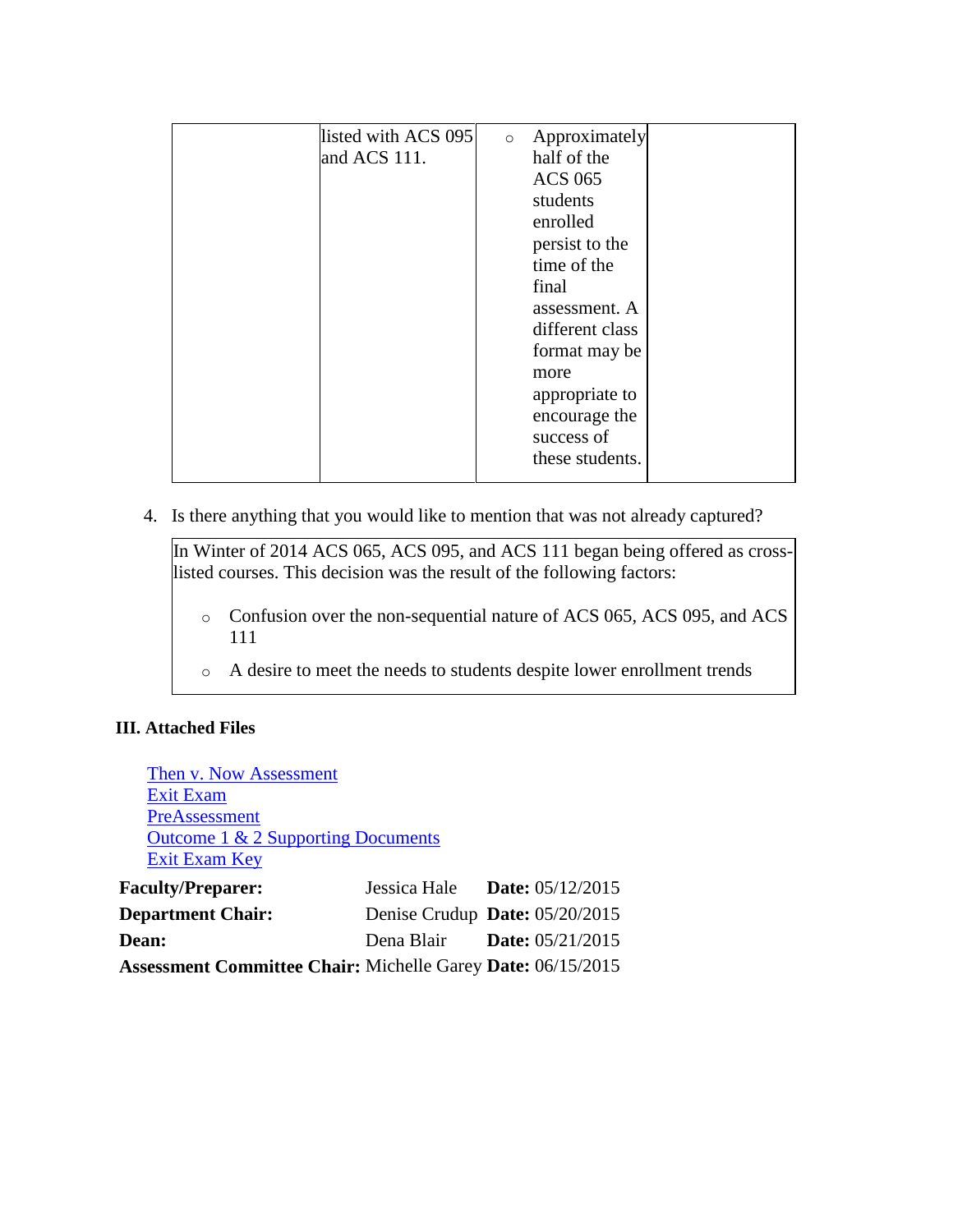**Course Assessment Report Washtenaw Community College**

| Discipline                                                              | Course Number | Title                                          |
|-------------------------------------------------------------------------|---------------|------------------------------------------------|
| Academic Skills                                                         | 111           | ACS 111 12/03/2013-<br>College Success Seminar |
| Division                                                                | Department    | <b>Faculty Preparer</b>                        |
| Humanities, Social and<br>Academic Skills<br><b>Behavioral Sciences</b> |               | Jessica Hale                                   |
| Date of Last Filed Assessment Report                                    |               |                                                |

### **I. Assessment Results per Student Learning Outcome**

Outcome 1: Analyze the beliefs, attitudes, behaviors and skills that lead to academic, career and personal success.

- Assessment Plan
	- o Assessment Tool: Final Paper
	- o Assessment Date: Winter 2011
	- o Course section(s)/other population: All sections.
	- $\circ$  Number students to be assessed: 1/3 of the students will be chosen at random.
	- o How the assessment will be scored: Departmentally-developed rubric
	- o Standard of success to be used for this assessment: 75% of students achieve a score of 75% or higher on Final Paper.
	- o Who will score and analyze the data: A committee of On Course-qualified instructors will blind-score the assessment instruments and analyze the data. As the data accumulates, the course outcomes, objectives, materials and assignments will be adjusted to best meet the needs of the students.
- 1. Indicate the Semester(s) and year(s) assessment data were collected for this report.

| Fall (indicate years below) below) | Winter (indicate years) | SP/SU (indicate years)<br>below) |
|------------------------------------|-------------------------|----------------------------------|
| 2012                               |                         |                                  |

2. Provide assessment sample size data in the table below.

| # of students enrolled | # of students assessed |
|------------------------|------------------------|
| 4 <sup>7</sup>         |                        |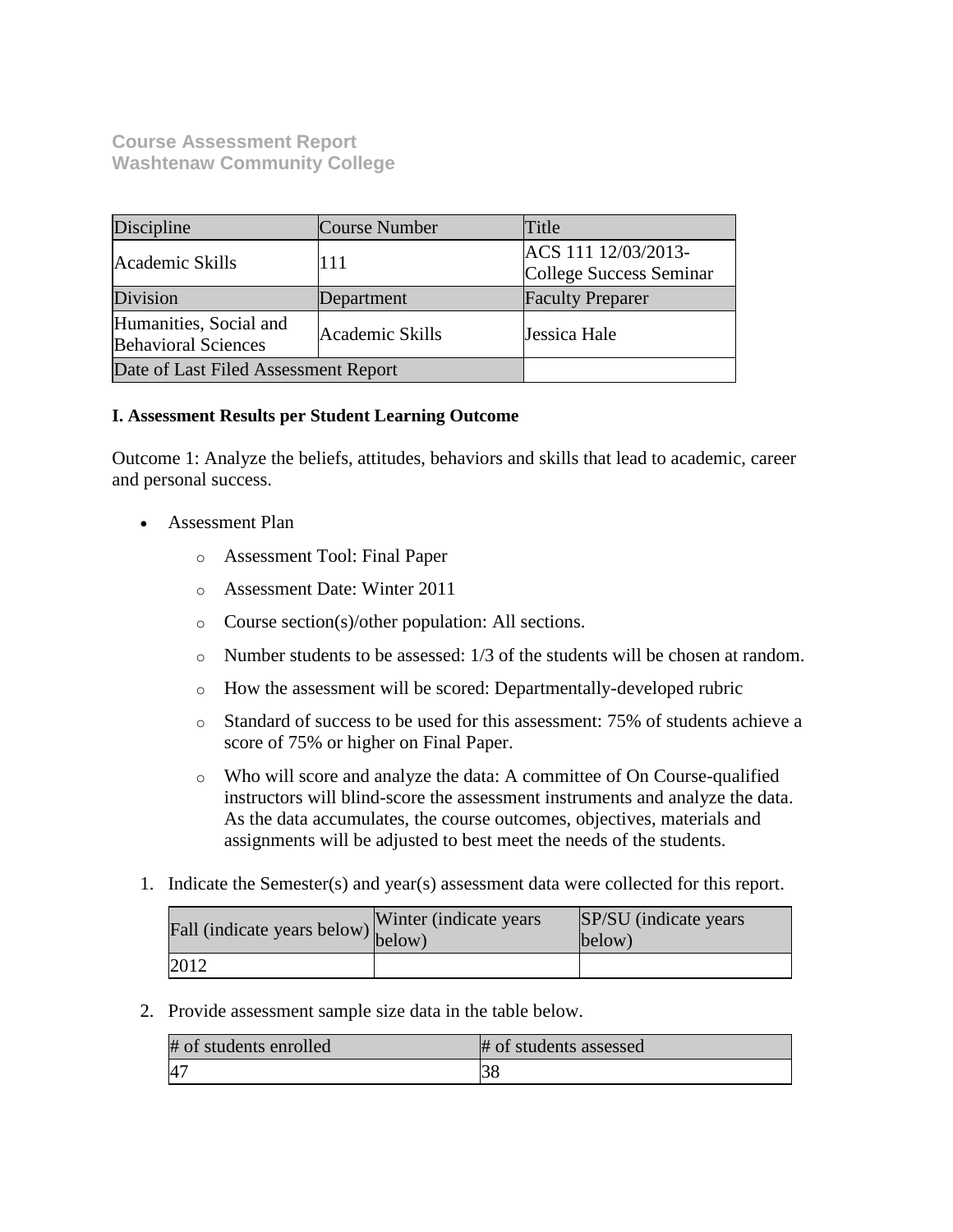3. If the number of students assessed differs from the number of students enrolled, please explain why all enrolled students were not assessed, e.g. absence, withdrawal, or did not complete activity.

It was discovered in Fall 2011 that all of the ACS 111 sections were using different final papers with different scoring rubrics. Additionally, the parameters of the assignment were different, and instructors were not keeping records of the final papers that could be used for assessment. It is believed that this lapse was the results of several factors:

1) Three of the original faculty that designed and instructed the course left the college.

2) No full-time faculty member had been assigned as lead instructor for the course.

3) No training procedures for ACS 111 instructors were in place so it is unclear how expectations on the master syllabus were being communicated.

4) No master course shell in Blackboard for ACS 111 was in existence.

As a result, a panel of faculty met to develop agreed upon paper parameters and measurements. These agreed upon changes were implanted in Fall 2012 and to get as much data as possible, all of the students that completed the final paper with the new parameters were chosen.

All of the students in ACS 111 that submitted final papers in Fall 2012 were selected to participate **(38 total).**

4. Describe how students from all populations (day students on campus, DL, MM, evening, extension center sites, etc.) were included in the assessment based on your selection criteria.

All sections were selected:

*Fall:* MW 11-12:25pm

TTH 12:30-2pm

5. Describe the process used to assess this outcome. Include a brief description of this tool and how it was scored.

A panel of 4 faculty (2 full-time, 1 full-time counselor/part-time instructor, 1 part-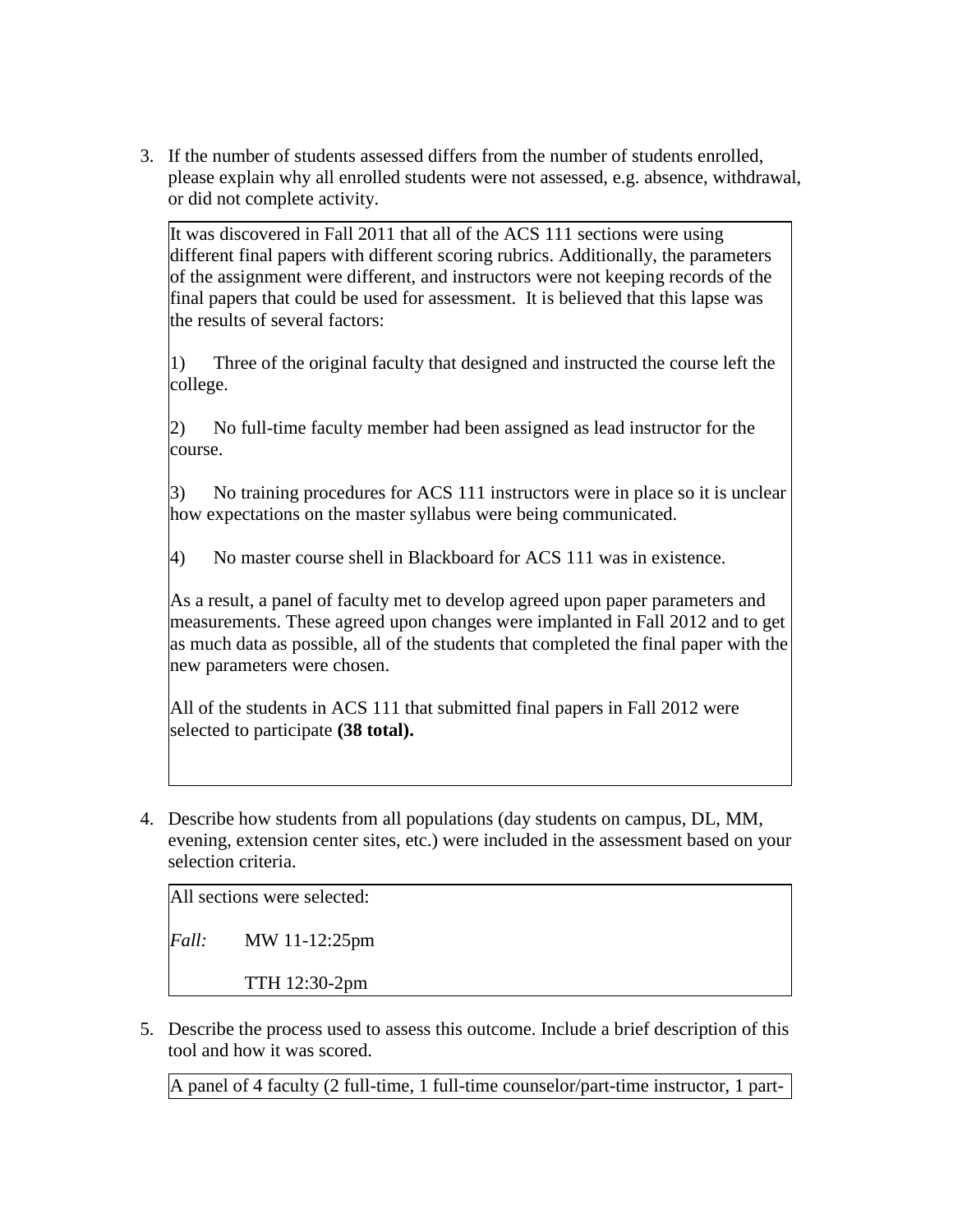time instructor) met to develop a final paper and corresponding rubric that could be used across sections. Three of the four faculty members had taught ACS 111 in the past. The group met throughout Fall 2011-Winter 2012 and agreed on paper parameters (aligned with the master syllabus):

- o Analyze the beliefs, attitudes, behaviors and skills that lead to academic, career and personal success.
- o Evaluate current strengths as well as areas that need development.
- o Synthesize data from Outcomes 1 and 2 to create an action plan for reaching academic, career, and personal goals.

A rubric was developed specifically to measure these outcomes (see attached documents). The new course paper and rubric was applied in Fall 2012.

In Sp/Su 2013, three of the four–member faculty panel blind-reviewed and graded the final paper essays submitted. Google documents was used to share the papers and record assessment data.

Not all essays were graded by all three panel members (due to time constraints). However, data will be presented for all of the essays reviewed, essays reviewed by 3 reviewers and essays reviewed by 2 reviewers. The average of the scores assigned was used to see if the final paper essay met the assessment criteria (75% of students will achieve a score of 75% or higher on Final Paper).

6. Briefly describe assessment results based on data collected for this outcome and tool during the course assessment. Discuss the extent to which students achieved this learning outcome and indicate whether the standard of success was met for this outcome and tool.

Met Standard of Success: Yes

If all of the data is compiled (essays graded by 3 panelists, 2 panelists, and a single panelist) the success rate was **84.85% (33/38).**

If all of the data is compiled for just essays graded by 3 panelists the success rate was **95.00% (21/25).**

If all of the data is compiled for just essays graded by 2 panelists the success rate was **86.21% (29/36)**

This learning outcome was met.

7. Based on your interpretation of the assessment results, describe the areas of strength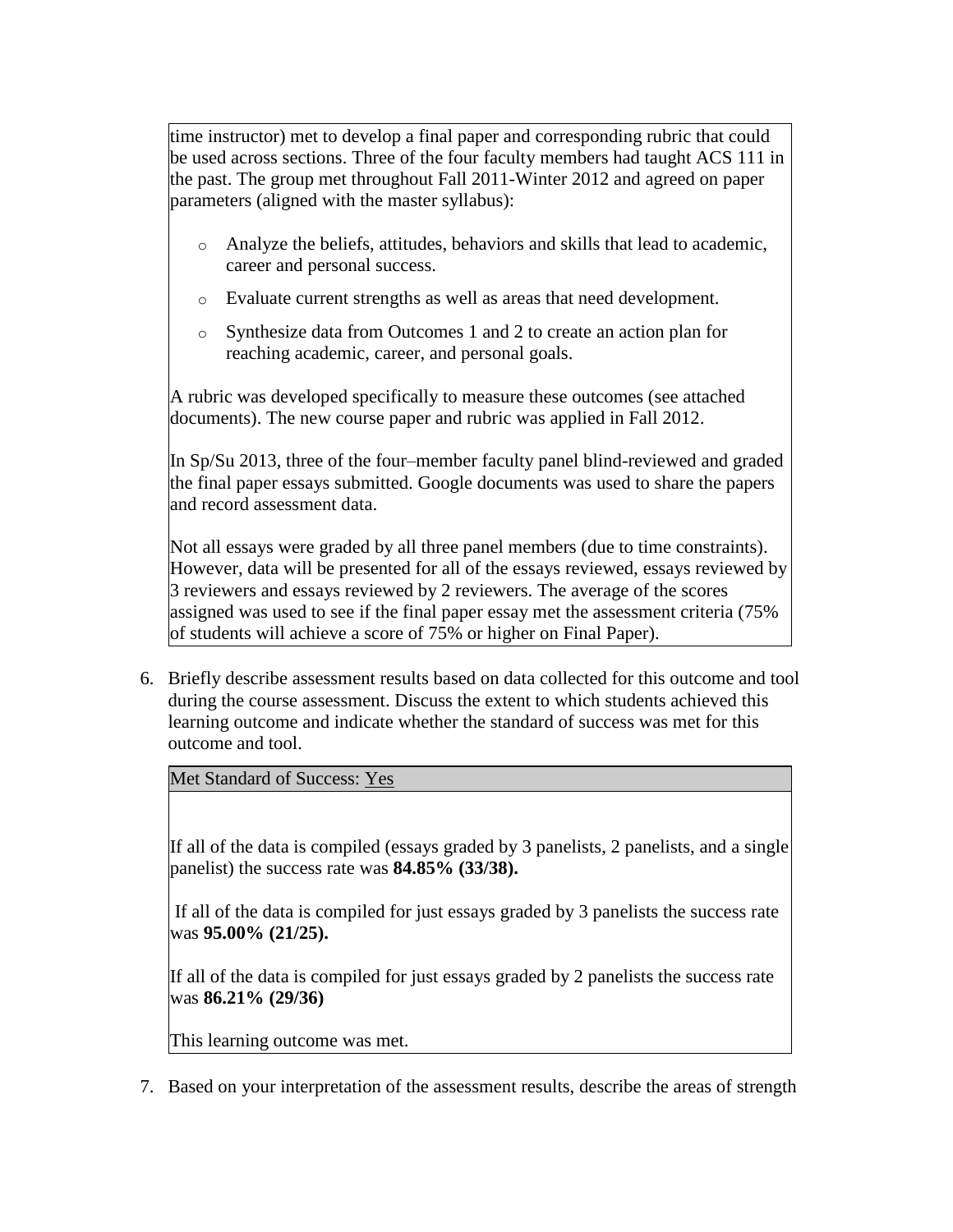in student achievement of this learning outcome.

Based on this assessment, the threshold for learning outcome achievement was met and exceeded. The project instructions and rubric seemed to guide students to effectively achieve the course outcomes across sections.

8. Based on your analysis of student performance, discuss the areas in which student achievement of this learning outcome could be improved. If student met standard of success, you may wish to identify your plans for continuous improvement.

Students met the standard of success for this course, but the assessment process proved exceptionally time-consuming, despite the small sample size. In terms of future plans, the assessment process may be improved and shortened, by developing a different assessment process.

Outcome 2: Evaluate current strengths as well as areas that need development.

- Assessment Plan
	- o Assessment Tool: Final Paper
	- o Assessment Date: Winter 2011
	- o Course section(s)/other population: All sections.
	- o Number students to be assessed: 1/3 of students chosen at random.
	- o How the assessment will be scored: Departmentally-developed rubric.
	- o Standard of success to be used for this assessment: 75% of students achieve a score of 75% or higher on Final Paper.
	- o Who will score and analyze the data: A committee of On Course-qualified instructors will blind-score the assessment instruments and analyze the data. As the data accumulates, the course outcomes, objectives, materials and assignments will be adjusted to best meet the needs of the students.
- 1. Indicate the Semester(s) and year(s) assessment data were collected for this report.

| Fall (indicate years below) below) | Winter (indicate years) | SP/SU (indicate years)<br>below) |
|------------------------------------|-------------------------|----------------------------------|
| 2012                               |                         |                                  |

2. Provide assessment sample size data in the table below.

| # of students enrolled | # of students assessed |
|------------------------|------------------------|
| $\overline{A}$         |                        |

3. If the number of students assessed differs from the number of students enrolled,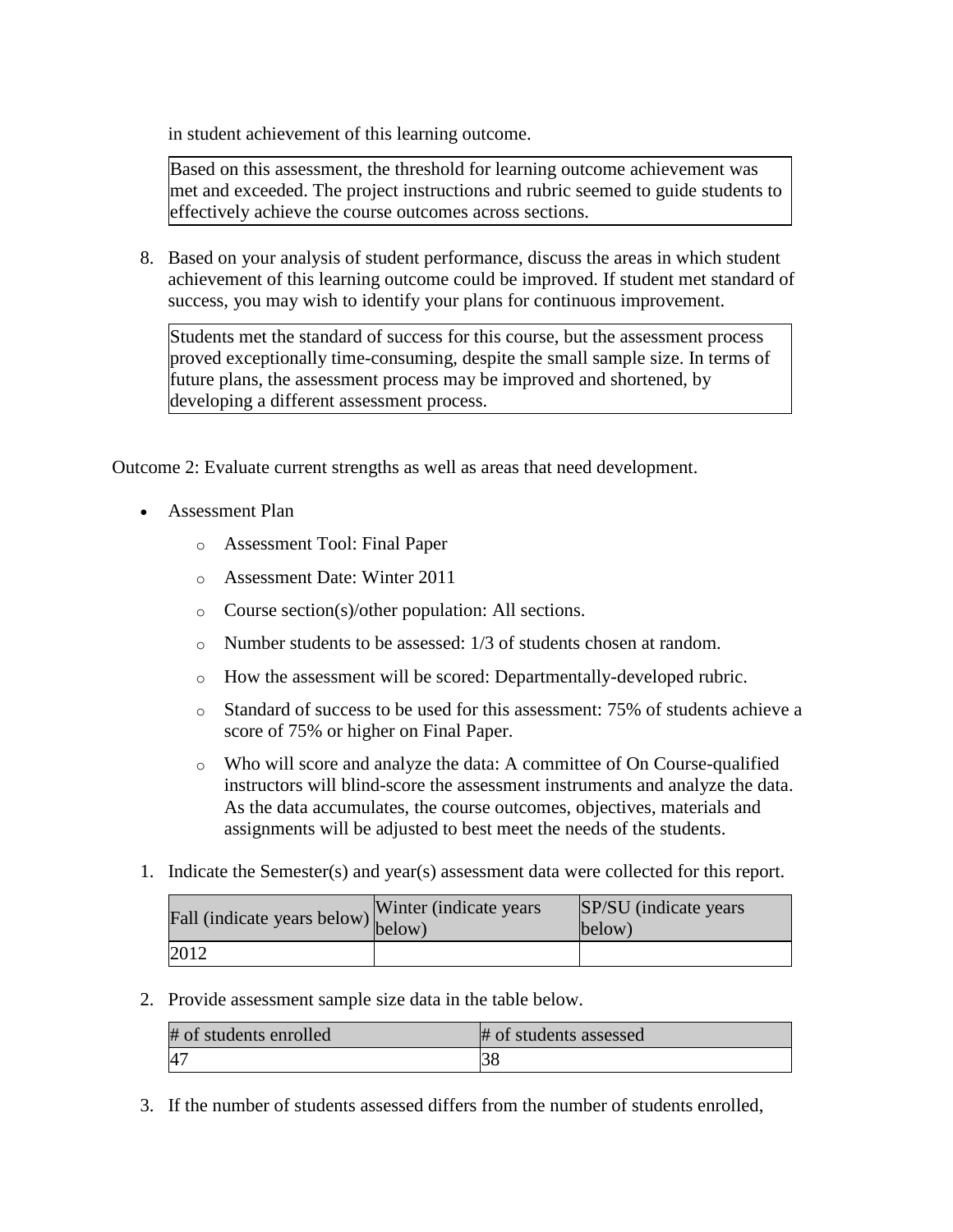please explain why all enrolled students were not assessed, e.g. absence, withdrawal, or did not complete activity.

It was discovered in Fall 2011 that all of the ACS 111 sections were using different final papers with different scoring rubrics. Additionally, the parameters of the assignment were different, and instructors were not keeping records of the final papers that could be used for assessment. It is believed that this lapse was the results of several factors:

1) Three of the original faculty that designed and instructed the course left the college.

2) No full-time faculty member had been assigned as lead instructor for the course.

3) No training procedures for ACS 111 instructors were in place so it is unclear how expectations on the master syllabus were being communicated.

4) No master course shell in Blackboard for ACS 111 was in existence.

As a result, a panel of faculty met to develop agreed upon paper parameters and measurements. These agreed upon changes were implanted in Fall 2012 and to get as much data as possible, all of the students that completed the final paper with the new parameters were chosen.

All of the students in ACS 111 that submitted final papers in Fall 2012 were selected to participate **(38 total).**

4. Describe how students from all populations (day students on campus, DL, MM, evening, extension center sites, etc.) were included in the assessment based on your selection criteria.

All sections were selected:

*Fall:* MW 11-12:25pm

TTH 12:30-2pm

*Winter:* TTH 12:30-2pm

5. Describe the process used to assess this outcome. Include a brief description of this tool and how it was scored.

A panel of 4 faculty (2 full-time, 1 full-time counselor/part-time instructor, 1 parttime instructor) met to develop a final paper and corresponding rubric that could be used across sections. Three of the four faculty members had taught ACS 111 in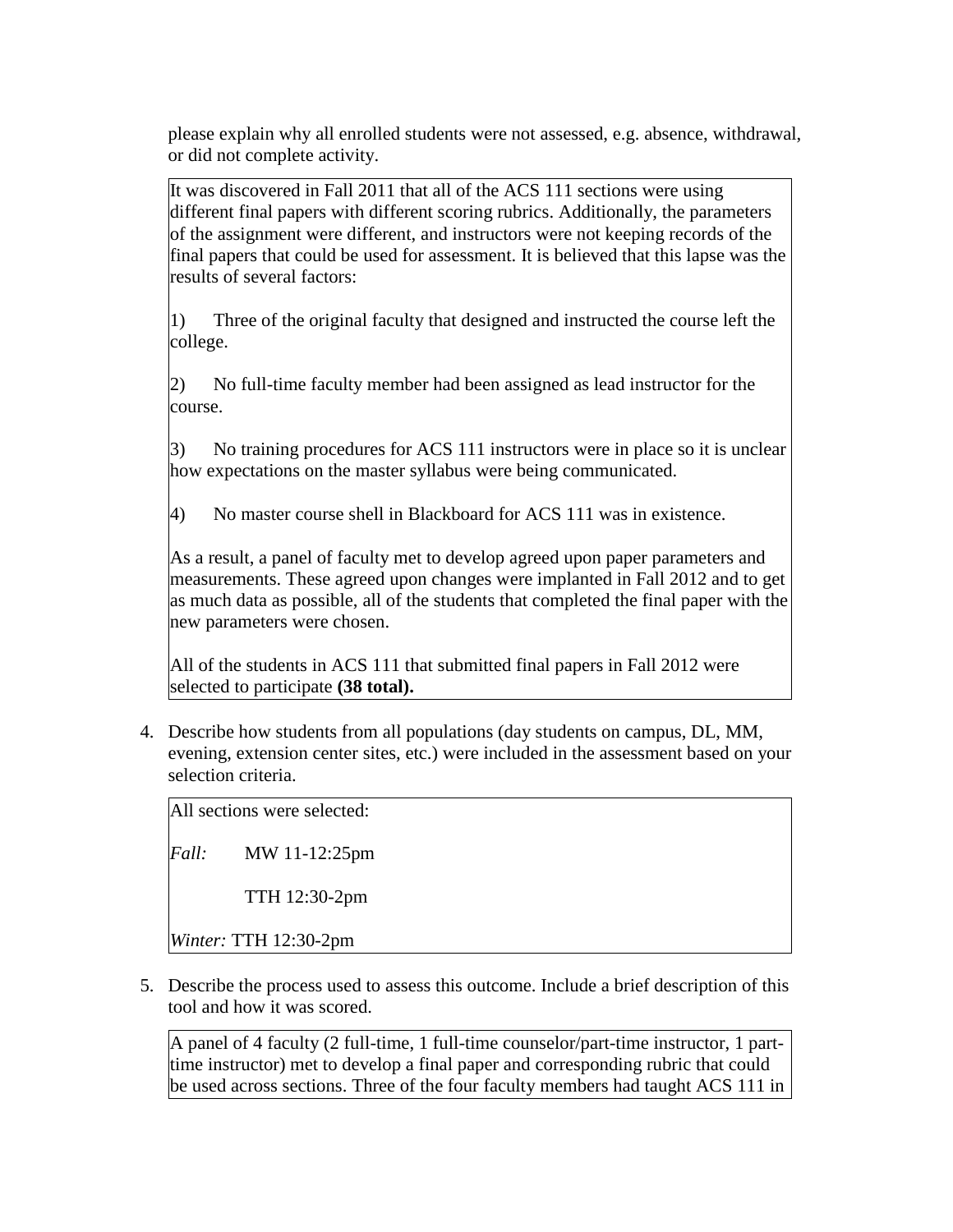the past. The group met throughout Fall 2011-Winter 2012.and agreed on paper parameters (aligned with the master syllabus):

- o Analyze the beliefs, attitudes, behaviors and skills that lead to academic, career and personal success.
- o Evaluate current strengths as well as areas that need development.
- o Synthesize data from Outcomes 1 and 2 to create an action plan for reaching academic, career, and personal goals.

A rubric was all developed specifically to measure these outcomes (see attached documents). The new course paper and rubric was applied in Fall 2012.

In Sp/Su 2013, three of the four–member faculty panel blind-reviewed and graded the Final paper essays submitted. Google documents was used to share the papers and record assessment data.

Not all essays were graded by all three panel members (due to time constraints). However, data will be presented for all of the essays reviewed, essays reviewed by 3 reviewers and essays reviewed by 2 reviewers. The average of the scores assigned was used to see if the final paper essay met the assessment criteria (75% of students will achieve a score of 75% or higher on Final Paper).

6. Briefly describe assessment results based on data collected for this outcome and tool during the course assessment. Discuss the extent to which students achieved this learning outcome and indicate whether the standard of success was met for this outcome and tool.

Met Standard of Success: Yes

If all of the data is compiled (essays graded by 3 panelists, 2 panelists, and a single panelist) the success rate was **84.85% (33/38).**

If all of the data is compiled for just essays graded by 3 panelists the success rate was **95.00% (21/25).**

If all of the data is compiled for just essays graded by 2 panelists the success rate was **86.21% (29/36)**

This learning outcome was met.

7. Based on your interpretation of the assessment results, describe the areas of strength in student achievement of this learning outcome.

Based on this assessment, the threshold for learning outcome achievement was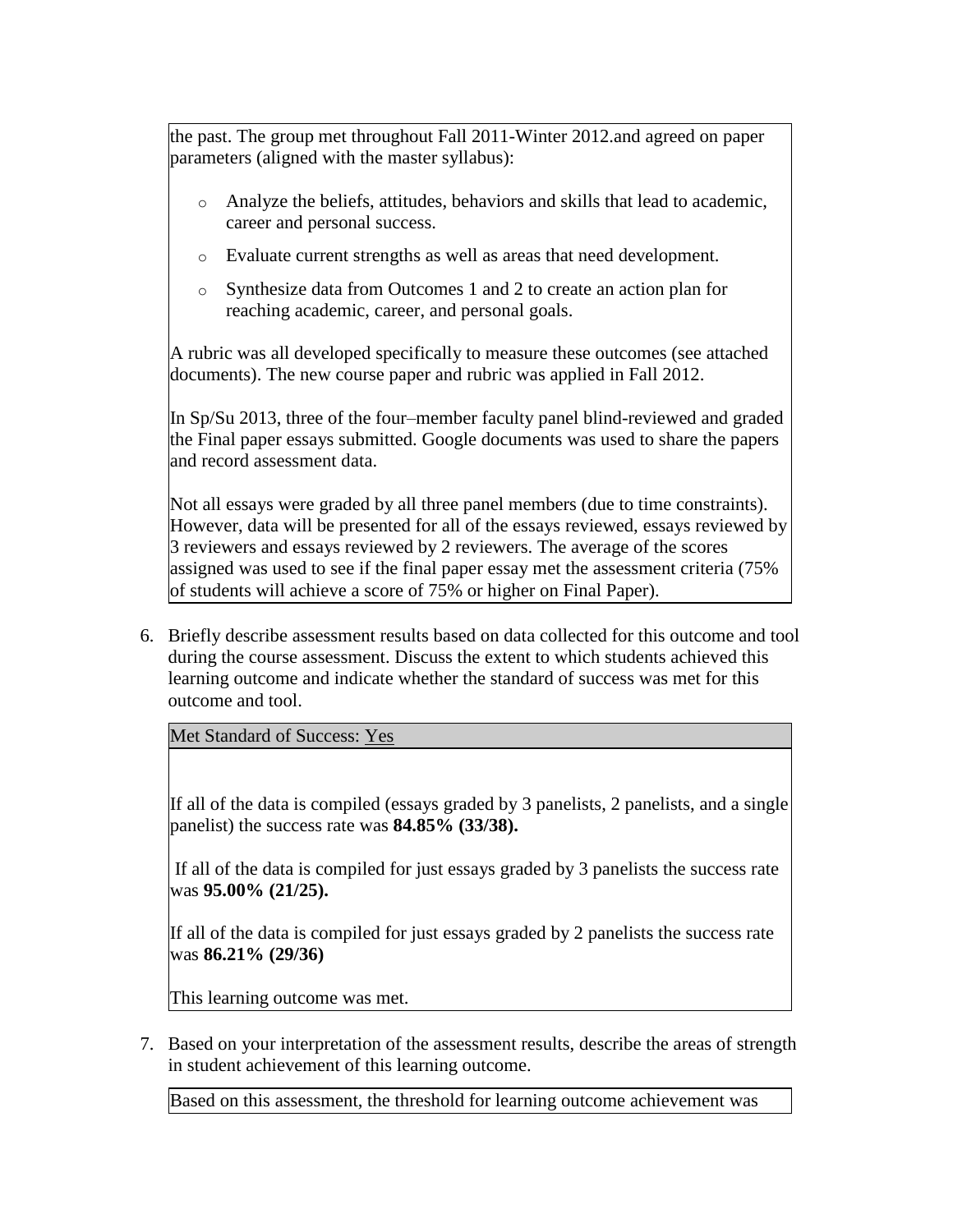met and exceeded. The project instructions and rubric seemed to guide students to effectively achieve the course outcomes across sections.

8. Based on your analysis of student performance, discuss the areas in which student achievement of this learning outcome could be improved. If student met standard of success, you may wish to identify your plans for continuous improvement.

Students met the standard of success for this course, but the assessment process proved exceptionally time-consuming, despite the small sample size. In terms of future plans, the assessment process may be improved and shortened, by developing a different assessment process.

Outcome 3: Synthesize data from Outcomes 1 and 2 to create an action plan for reaching academic, career and personal goals.

- Assessment Plan
	- o Assessment Tool: Final Paper
	- o Assessment Date: Winter 2011
	- o Course section(s)/other population: All sections.
	- o Number students to be assessed: 1/3 of students chosen at random.
	- o How the assessment will be scored: Departmentally-developed rubric.
	- o Standard of success to be used for this assessment: 75% of students achieve a score of 75% or higher on Final paper.
	- o Who will score and analyze the data: A committee of On Course-qualified instructors will blind-score the assessment instruments and analyze the data. As the data accumulates, the course outcomes, objectives, materials and assignments will be adjusted to best meet the needs of the students.
- 1. Indicate the Semester(s) and year(s) assessment data were collected for this report.

| Fall (indicate years below) below) | Winter (indicate years) | SP/SU (indicate years)<br>below) |
|------------------------------------|-------------------------|----------------------------------|
| 2012                               |                         |                                  |

2. Provide assessment sample size data in the table below.

| # of students enrolled | # of students assessed |
|------------------------|------------------------|
|                        | 58                     |

3. If the number of students assessed differs from the number of students enrolled, please explain why all enrolled students were not assessed, e.g. absence, withdrawal,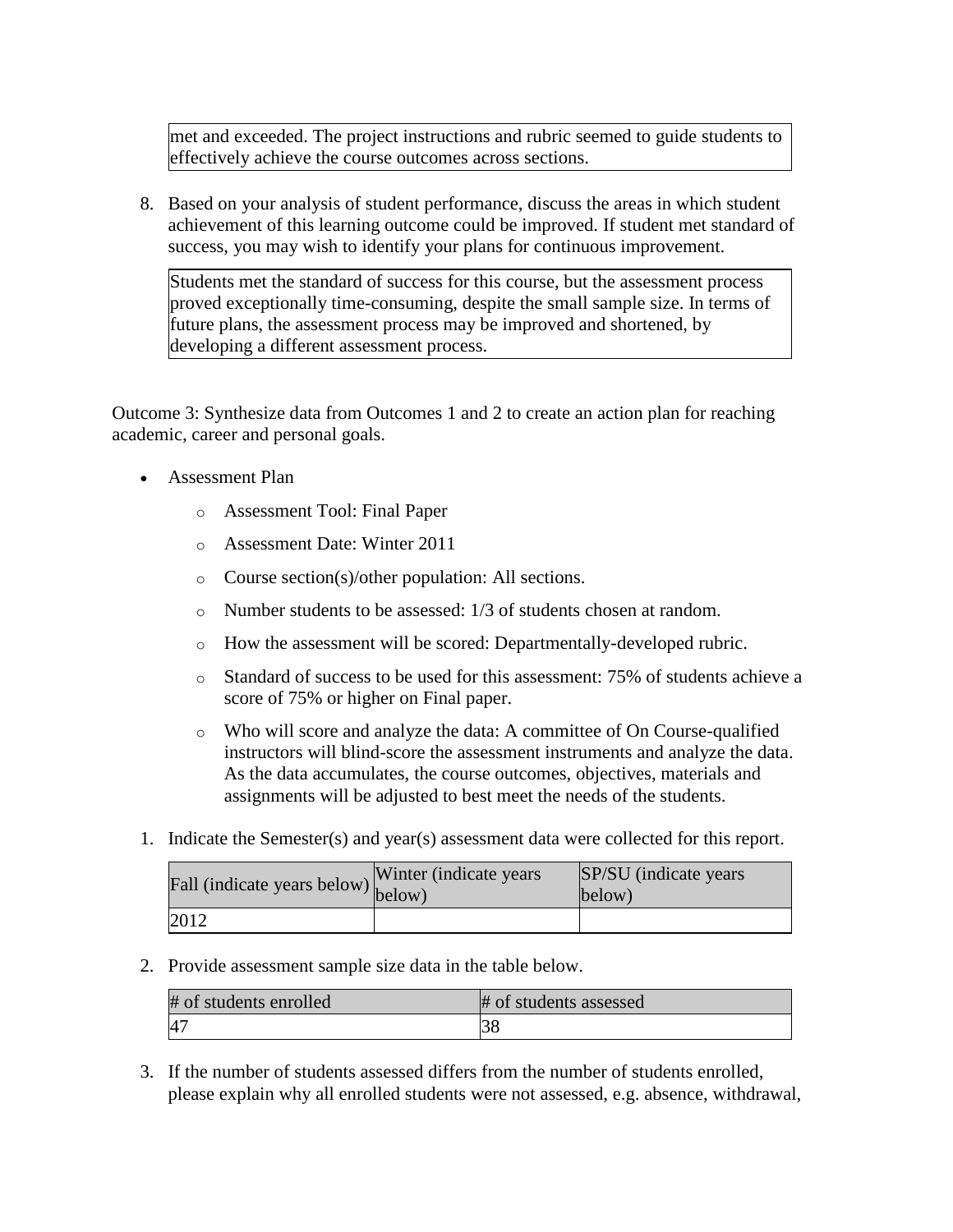or did not complete activity.

It was discovered in Fall 2011 that all of the ACS 111 sections were using different final papers with different scoring rubrics. Additionally, the parameters of the assignment were different, and instructors were not keeping records of the final papers that could be used for assessment. It is believed that this lapse was the results of several factors:

1) Three of the original faculty that designed and instructed the course left the college.

2) No full-time faculty member had been assigned as lead instructor for the course.

3) No training procedures for ACS 111 instructors were in place so it is unclear how expectations on the master syllabus were being communicated.

4) No master course shell in Blackboard for ACS 111 was in existence.

As a result, a panel of faculty met to develop agreed upon paper parameters and measurements. These agreed upon changes were implanted in Fall 2012 and to get as much data as possible, all of the students that completed the final paper with the new parameters were chosen.

All of the students in ACS 111 that submitted final papers in Fall 2012 were selected to participate **(38 total).**

4. Describe how students from all populations (day students on campus, DL, MM, evening, extension center sites, etc.) were included in the assessment based on your selection criteria.

All sections were selected:

*Fall:* MW 11-12:25pm

TTH 12:30-2pm

5. Describe the process used to assess this outcome. Include a brief description of this tool and how it was scored.

A panel of 4 faculty (2 full-time, 1 full-time counselor/part-time instructor, 1 parttime instructor) met to develop a final paper and corresponding rubric that could be used across sections. Three of the four faculty members had taught ACS 111 in the past. The group met throughout Fall 2011-Winter 2012.and agreed on paper parameters (in aligned with the master syllabus):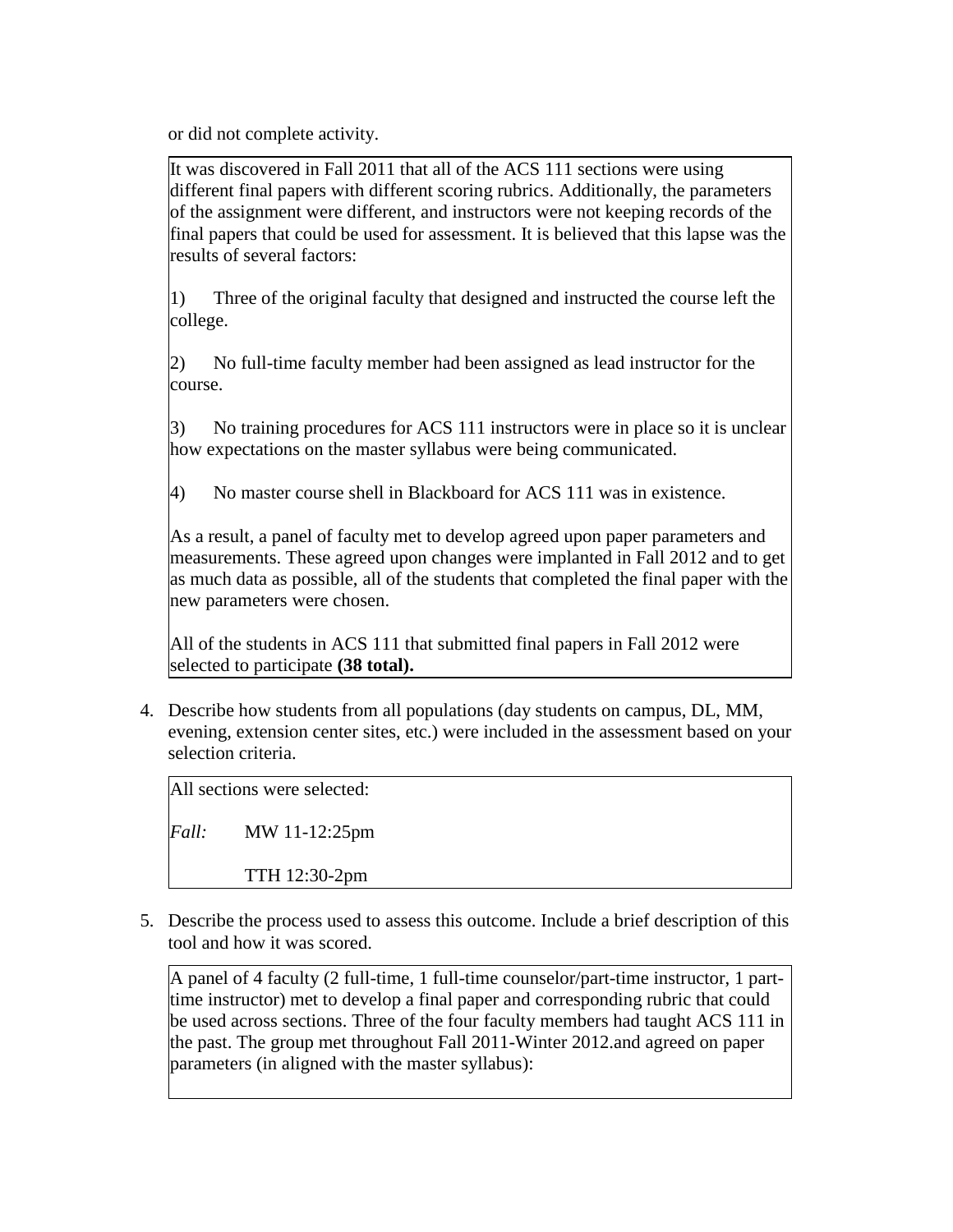- o Analyze the beliefs, attitudes, behaviors and skills that lead to academic, career and personal success.
- o Evaluate current strengths as well as areas that need development.
- o Synthesize data from Outcomes 1 and 2 to create an action plan for reaching academic, career, and personal goals.

A rubric was developed specifically to measure these outcomes (see attached documents). The new course paper and rubric was applied in Fall 2012.

In Sp/Su 2013, three of the four–member faculty panel blind-reviewed and graded the Final paper essays submitted. Google documents was used to share the papers and record assessment data.

Not all essays were graded by all three panel members (due to time constraints). However, data will be presented for all of the essays reviewed, essays reviewed by 3 reviewers and essays reviewed by 2 reviewers. The average of the scores assigned was used to see if the final paper essay met the assessment criteria (75% of students will achieve a score of 75% or higher on Final Paper).

6. Briefly describe assessment results based on data collected for this outcome and tool during the course assessment. Discuss the extent to which students achieved this learning outcome and indicate whether the standard of success was met for this outcome and tool.

Met Standard of Success: Yes

If all of the data is compiled (essays graded by 3 panelists, 2 panelists, and a single panelist) the success rate was **84.85% (33/38).**

If all of the data is compiled for just essays graded by 3 panelists the success rate was **95.00% (21/25).**

If all of the data is compiled for just essays graded by 2 panelists the success rate was **86.21% (29/36)**

This learning outcome was met.

7. Based on your interpretation of the assessment results, describe the areas of strength in student achievement of this learning outcome.

Based on this assessment, the threshold for learning outcome achievement was met and exceeded. The project instructions and rubric seemed to guide students to effectively achieve the course outcomes across sections.

8. Based on your analysis of student performance, discuss the areas in which student achievement of this learning outcome could be improved. If student met standard of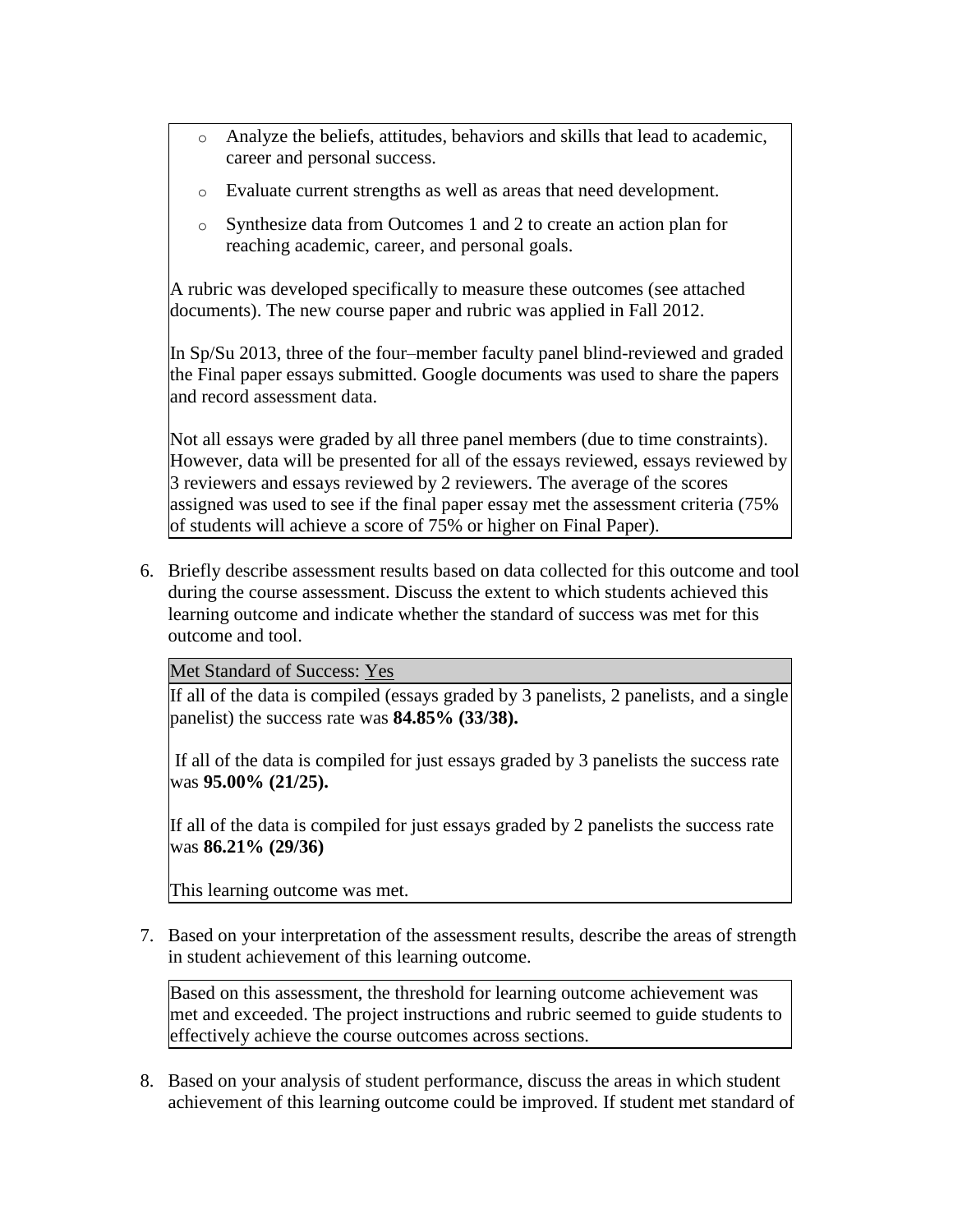success, you may wish to identify your plans for continuous improvement.

Students met the standard of success for this course, but the assessment process proved exceptionally time-consuming, despite the small sample size. In terms of future plans, the assessment process may be improved and shortened, by developing a different assessment process.

### **II. Course Summary and Action Plans Based on Assessment Results**

1. Describe your overall impression of how this course is meeting the needs of students. Did the assessment process bring to light anything about student achievement of learning outcomes that surprised you?

This course appears to be meeting the needs of students. As this is the first assessment of the learning outcomes for this course, we were pleased to find that students were meeting expectations.

The biggest surprise in the assessment process was the laborious nature of the assessment plan. There were numerous challenges aligning schedules and primary job responsibilities in order to bring this process to completion (as only 1 faculty member on the panel was a full-time instructor in the ACS Department).

As a result, the action plan for this course will include revising the assessment parameters.

2. Describe when and how this information, including the action plan, was or will be shared with Departmental Faculty.

The results of this course assessment and the ACS 111 action plan will be shared with the faculty during fall in-service as well as at a Fall 2014 *On Course* committee meeting.

3.

Intended Change(s)

| <b>Intended Change</b>         | Description of the<br>change                                                                                                                                                                            | Rationale                                                                                                          | Implementation<br>Date |
|--------------------------------|---------------------------------------------------------------------------------------------------------------------------------------------------------------------------------------------------------|--------------------------------------------------------------------------------------------------------------------|------------------------|
| Other: Assessment<br>procedure | Rather than have a<br>panel of faculty<br>members blind-<br>review the final<br>projects, the faculty There were<br>that teach ACS 111<br>will be responsible<br>for reporting all<br>their final paper | The assessment<br>process was not<br>effective.<br>mumerous<br>challenges aligning<br>schedules and<br>primary job | 2014                   |